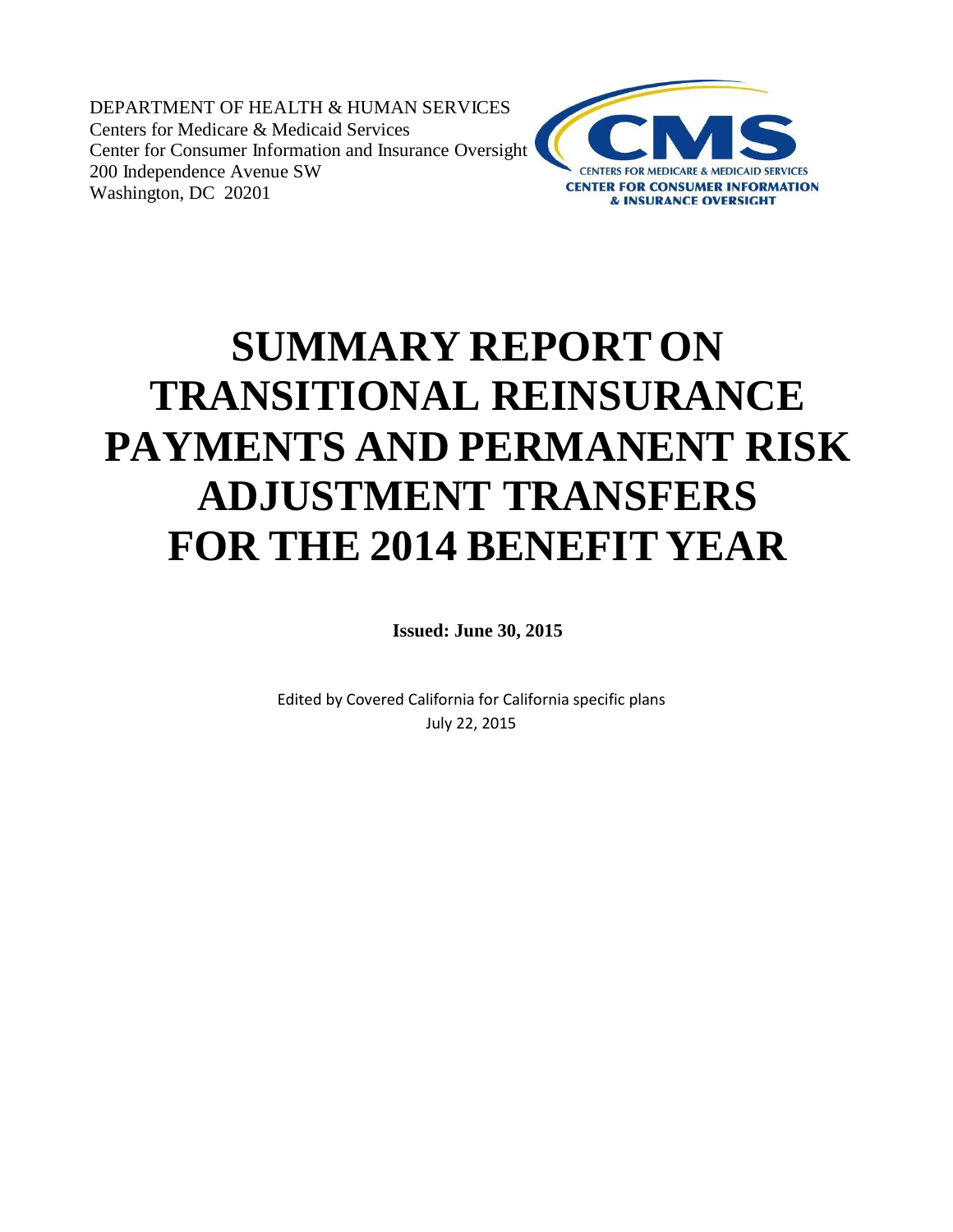#### **I. Highlights of the Summary Report on Transitional Reinsurance Payments and Permanent Risk Adjustment Transfers for the 2014 Benefit Year**

- 99.7 percent of issuers who set up EDGE servers successfully submitted the data necessary to calculate reinsurance payments and risk adjustment transfers.
- *Transitional Reinsurance Program*
	- Our preliminary analysis of the transitional reinsurance program for the 2014 benefit year shows that the reinsurance program is working as intended – by providing protection to issuers with exceptionally high costs.
	- As announced on June 17, 2015, for the 2014 benefit year, reinsurance contributions exceeded the requests for reinsurance payments; therefore we have increased the coinsurance rate to 100 percent.<sup>1</sup>
	- For the 2014 benefit year, over \$7.9 billion in reinsurance payments will be made to 437 issuers nationwide.
- *Permanent HHS Risk Adjustment Program*
	- Our preliminary analysis of the risk adjustment transfers for the 2014 benefit year shows that the risk adjustment methodology is working as intended – by compensating issuers that enrolled higher risk individuals and protecting against adverse selection within a market within a state. For example, we have found that:
		- Issuers that enrolled a large share of HIV/AIDS patients, whether because they offered more robust prescription drug coverage or contracted with the Ryan White Foundation, received risk adjustment payments;
		- Issuers that attracted more high-risk patients due to networks that include key specialty hospitals received risk adjustment payments;
		- Issuers that had a history of serving high risk individuals as the issuer of last resort and therefore enrolled a disproportionate number of expensive consumers received risk adjustment payments; and
		- Small plans with isolated cases of catastrophically ill individuals received risk adjustment payments.

# **II. Background**

The Affordable Care Act establishes a transitional reinsurance program (in section 1341) and a permanent risk adjustment program (in section 1343), two of three premium stabilization programs, to provide payments to health insurance issuers that cover higher-cost and higher-risk populations to more evenly spread the financial risk borne by issuers and help stabilize premiums. Beginning with plan years that begin in 2014, the Affordable Care Act provides that non-grandfathered plans in the individual and small group markets can no longer discriminate against enrollees due to their health status. Individuals with pre-existing conditions or chronic illnesses generally can no longer be charged higher premiums by plans in these markets based on their health status.

<sup>1</sup>Available at: [http://www.cms.gov/CCIIO/Programs-and-Initiatives/Premium-Stabilization-Programs/The-Transitional-](http://www.cms.gov/CCIIO/Programs-and-Initiatives/Premium-Stabilization-Programs/The-Transitional-Reinsurance-Program/Downloads/RI-Payments-National-Proration-Memo-With-Numbers-6-17-15.pdf)[Reinsurance-Program/Downloads/RI-Payments-National-Proration-Memo-With-Numbers-6-17-15.pdf.](http://www.cms.gov/CCIIO/Programs-and-Initiatives/Premium-Stabilization-Programs/The-Transitional-Reinsurance-Program/Downloads/RI-Payments-National-Proration-Memo-With-Numbers-6-17-15.pdf)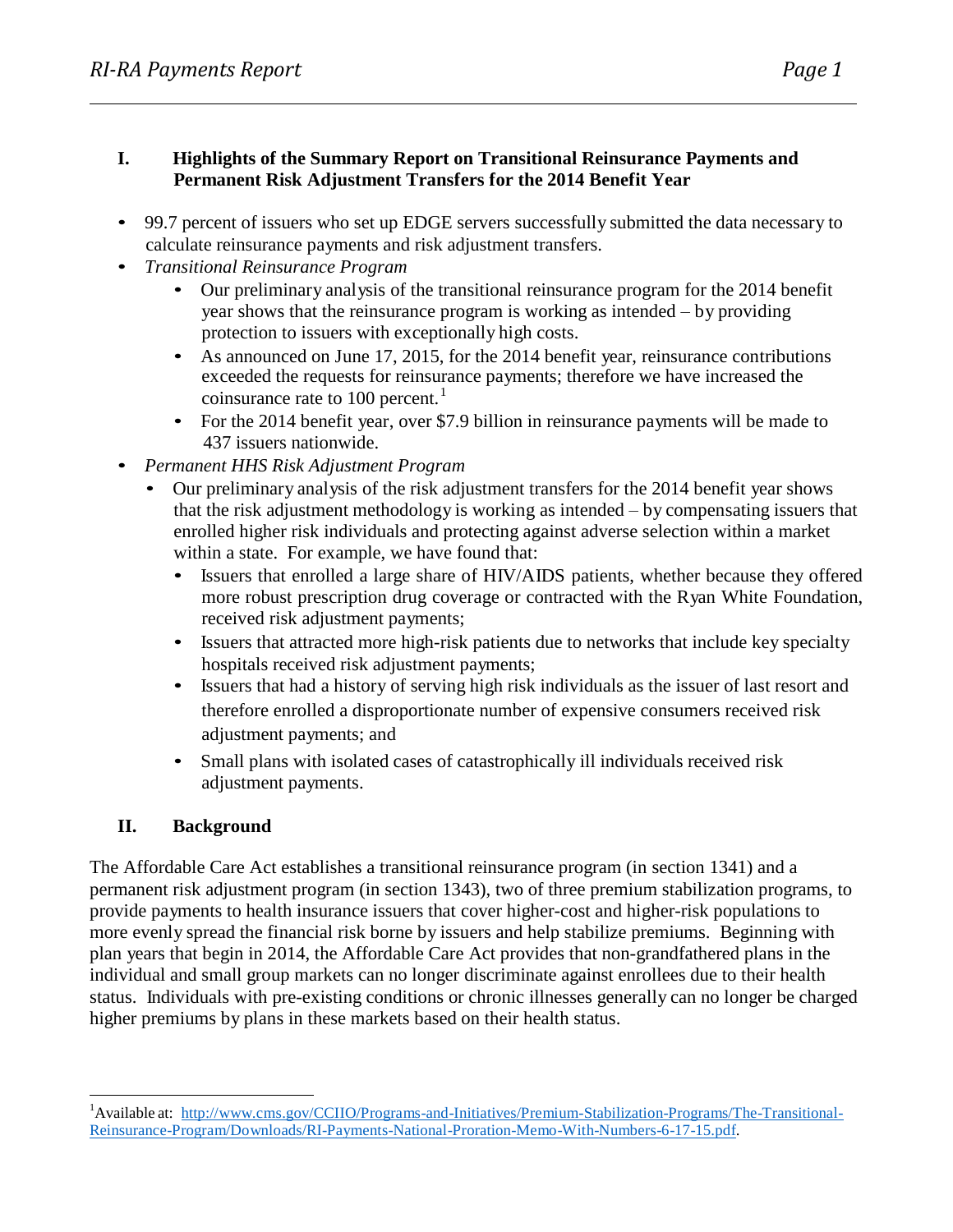The reinsurance program, which started in the 2014 benefit year, is designed to provide issuers with greater payment stability, both for the Marketplace and outside of the Marketplace, as the insurance market reforms are implemented and the Marketplaces facilitate increased enrollment. The reinsurance program will help reduce the uncertainty of insurance risk in the individual market by partially offsetting issuers' claims associated with high-cost enrollees.

The risk adjustment program provides payments to health insurance issuers that attract high-risk enrollees, such as those with chronic conditions, reduces the incentives for issuers to avoid those enrollees, and lessens the potential influence of risk selection on the premiums that plans charge. The program therefore incentivizes issuers to provide coverage with an appropriate level of benefits and services at an affordable premium.

As described in the HHS Notice of Benefit and Payment Parameters for 2014 Final Rule (78 FR 15410), the risk adjustment methodology developed by the Department of Health and Human Services (HHS) is based on the premise that premiums should reflect the differences in plan benefits, quality, and efficiency – not the health status of the enrolled population. The HHS-developed risk adjustment methodology determines each plan's risk adjustment transfer amount based on the actuarial risk of enrollees, the actuarial value of coverage, utilization and the cost of doing business in local rating areas, and the effect of different cost-sharing levels on utilization. This methodology, which HHS applied in 49 states and the District of Columbia, $<sup>2</sup>$  transfers funds from plans with low risk enrollees to</sup> plans with high risk enrollees.

Pursuant to 45 CFR 153.240(b)(1)(ii), today, HHS is making a report available to each issuer of a reinsurance-eligible plan that will include the issuer's total estimated reinsurance payment for the 2014 benefit year, calculated based on the reinsurance contributions HHS has already collected and the contributions that are scheduled to be collected by November 15, 2015, and reflecting the 2014 coinsurance rate of 100 percent. Pursuant to 45 CFR 153.310(e), HHS is also making a report available to each issuer of a risk adjustment covered plan that will include the issuer's risk adjustment payment or charge.<sup>3</sup>

In addition to the reports for issuers described above, HHS is publishing this report making publicly available certain summary data and issuer-specific data on the reinsurance and HHS risk adjustment programs for the 2014 benefit year.

We note that the risk adjustment transfer amounts and reinsurance payment amounts below do not reflect any payment or charge adjustments due to discrepancies or appeals or effects of sequestration.<sup>4</sup> Additionally, data included in this report reflect amounts calculated based on the reinsurance payment parameters and risk adjustment methodology outlined in regulation (78 FR 15410 and 45 CFR Part

<sup>&</sup>lt;sup>2</sup> Massachusetts operates its own risk adjustment program.

 $3$  HHS will notify issuers through an announcement from <https://www.regtap.info/> when the reports will be available for download through the EDGE server management console.

<sup>&</sup>lt;sup>4</sup> As stated in the Patient Protection and Affordable Care Act; Exchange and Insurance Market Standards for 2015 and Beyond; Final Rule (79 FR 30257), the risk adjustment and reinsurance programs will be sequestered in fiscal year 2015. However, HHS, in coordination with the OMB, has determined that, pursuant to section 256(k)(6) of the Balanced Budget and Emergency Deficit Control Act of 1985, as amended, and the underlying authority for these programs, funds that are sequestered in fiscal year 2015 from the reinsurance and risk adjustment programs will become available for payment to issuers in fiscal year 2016 without further congressional action.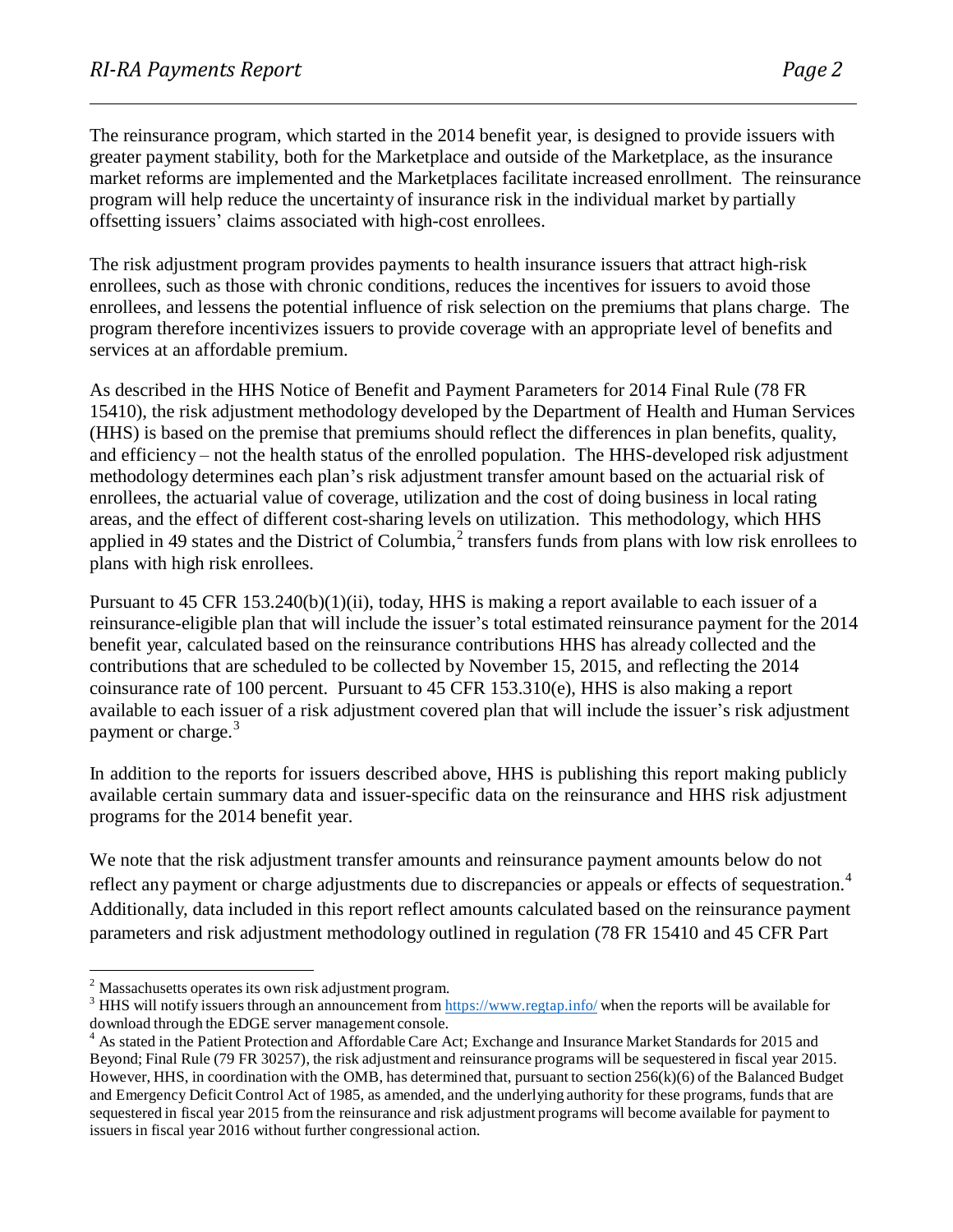153) and is provided for informational purposes. These amounts do not constitute specific obligations of federal funds to any particular issuer or plan.

#### **III. Transitional Reinsurance Program Summary Data**

| <b>SUMMARY DATA ELEMENT</b>                                                                                                               | <b>TOTALS</b>                                                                               |
|-------------------------------------------------------------------------------------------------------------------------------------------|---------------------------------------------------------------------------------------------|
| Number of Issuers with Enrollment in<br>Reinsurance-Eligible Individual Market Plans,<br>Nationwide                                       | 484                                                                                         |
| Number of Issuers Receiving Reinsurance<br>Payments, Nationwide <sup>5</sup>                                                              | 437                                                                                         |
| Dollar Value of 2014 Benefit Year<br><b>Reinsurance Payment Requests</b>                                                                  | Approximately \$7.9 billion                                                                 |
| Total 2014 Benefit Year Reinsurance<br><b>Contributions Collected to Date</b>                                                             | Approximately \$8.7 billion                                                                 |
| Estimated 2014 Benefit Year Reinsurance<br>Contributions to be Collected by or before<br>November 15, 2015 for Use in Subsequent<br>Years | Approximately \$1 billion                                                                   |
| Uniform Payment Parameters for 2014                                                                                                       | \$45,000 attachment point, \$250,000<br>reinsurance cap and 100 percent coinsurance<br>rate |

#### **Table 1: Reinsurance Summary Data**

*Note*: In the Patient Protection and Affordable Care Act; Exchange and Insurance Market Standards for 2015 and Beyond; Final Rule (79 FR 30240), we state that if reinsurance contribution collections do not meet our projections, any contributions up to \$10 billion would be allocated to reinsurance payments for the 2014 benefit year. Therefore, any reinsurance contributions from 2014 not used to make payments this year will be used to make reinsurance payments for the next year.

 $5$  Reinsurance-eligible issuers with enrollee(s) whose paid claims exceeded the \$45,000 attachment point threshold for reinsurance payments for the 2014 benefit year. This total also includesissuers in Connecticutreceiving reinsurance payments.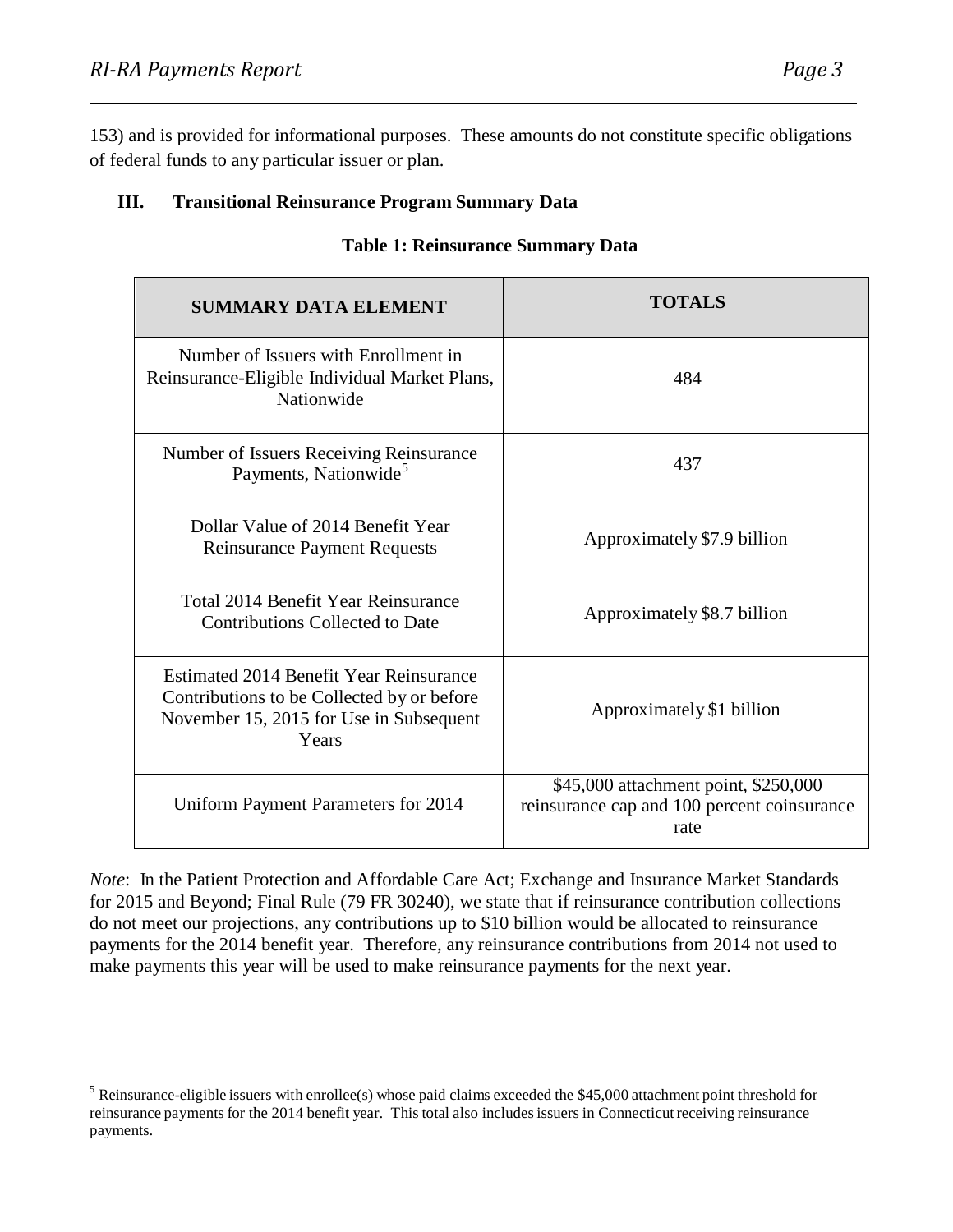#### **IV. HHS Risk Adjustment Program Summary Data** 6

| <b>HHS RISK ADJUSTMENT</b><br><b>TRANSFER CATEGORY</b>                                  | <b>NUMBER OF ISSUERS</b><br>WITH RISK<br><b>ADJUSTMENT</b><br><b>COVERED PLANS IN</b><br><b>HHS RISK</b><br><b>ADJUSTMENT</b> <sup>8</sup> |
|-----------------------------------------------------------------------------------------|--------------------------------------------------------------------------------------------------------------------------------------------|
| <b>Total Number of Issuers Participating in</b><br><b>HHS Risk Adjustment Transfers</b> | 758                                                                                                                                        |
| Number of Issuers with Individual Non-<br><b>Catastrophic Plans</b>                     | 468                                                                                                                                        |
| Number of Issuers with Individual<br>Catastrophic Plans                                 | 291                                                                                                                                        |
| Number of Issuers with Small Group Plans                                                | 628                                                                                                                                        |
| Number of Issuers in a Merged Market<br>(Individual and Small Group)                    | 2                                                                                                                                          |

### **Table 2: HHS Risk Adjustment Program Summary Data** 7

#### **Table 3: National Average Enrollment Weighted Monthly Premium by Risk Pool 9**

| <b>RISK POOL</b>                | NATIONAL AVERAGE<br><b>ENROLLMENT WEIGHTED</b><br><b>MONTHLY PREMIUM</b> |
|---------------------------------|--------------------------------------------------------------------------|
| Individual                      | \$356.62                                                                 |
| <b>Small Group</b>              | \$441.48                                                                 |
| Catastrophic                    | \$155.20                                                                 |
| Merged                          | \$439.17                                                                 |
| <b>National Average Premium</b> | \$380.87                                                                 |

 $<sup>6</sup>$  All data summarized in this report was calculated using 2014 EDGE Data. For the 2014 benefit, Massachusetts was the</sup> only state electing to operate a risk adjustment program. Data displayed for risk adjustment does not include Massachusetts.

 $<sup>7</sup>$  The total of the three market risk pool groups on this table will not sum to the total issuers with risk adjustment transfer</sup> calculations because some issuers provided plans in multiple markets.

<sup>&</sup>lt;sup>8</sup> Plan counts for issuers with a default charge calculation are not included in counts for the market in which they are being assessed this charge. It also does not include issuers that participated in Massachusetts's risk adjustment program.

<sup>&</sup>lt;sup>9</sup> Data includes only those issuers that successfully submitted data to the EDGE server as part of the HHS risk adjustment program. Premiums represent the average per member per month amount. They do not include any reduction in premiums due to Advanced PremiumTax Credits.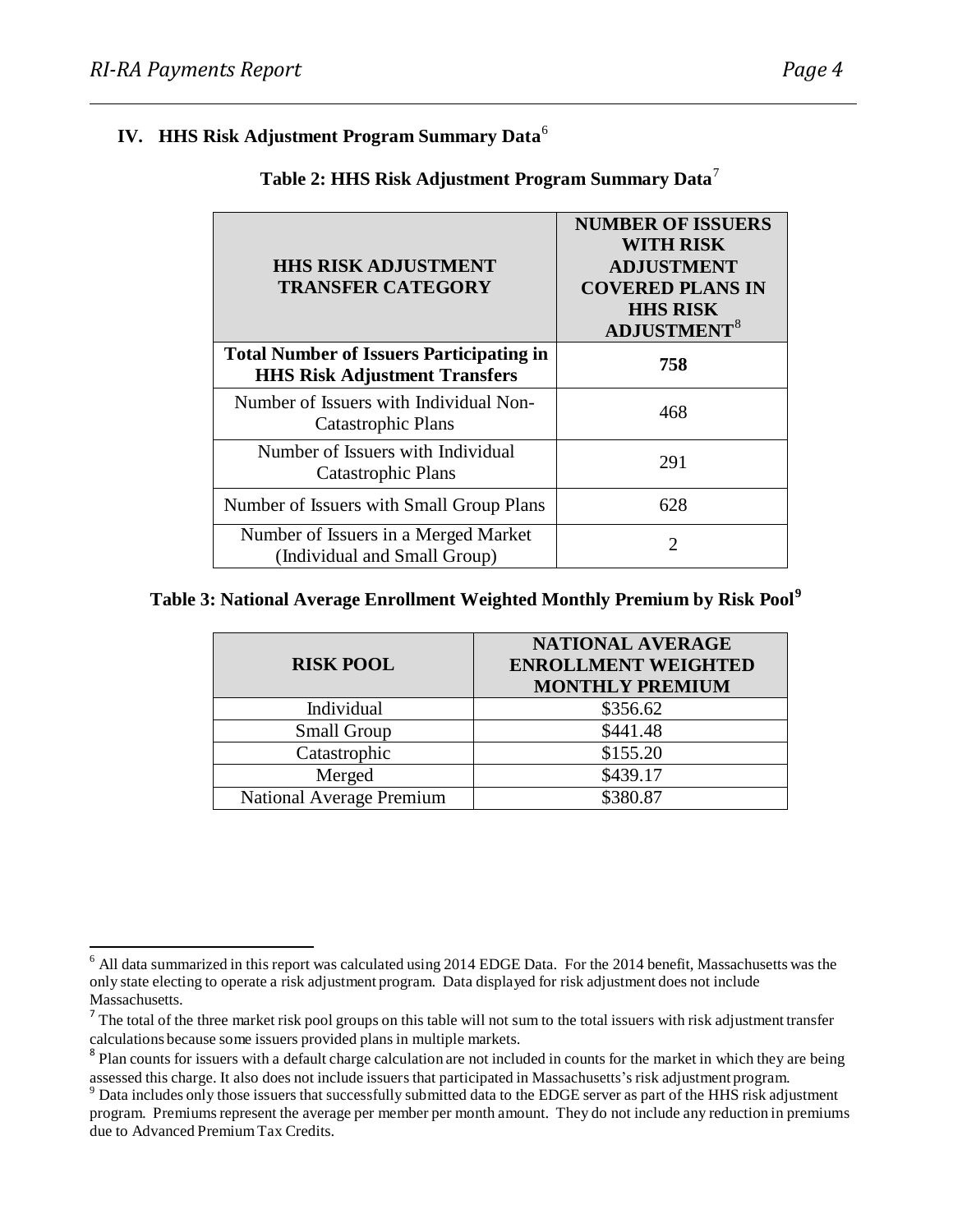#### **Table 4: HHS Risk Adjustment Absolute Value of Transfer Amounts as a Percent of Premium by Risk Pool**

Table 4 illustrates the total percent of dollars that is expected to be transferred within each market by using the absolute value of net transfers for each issuer operating within the market risk pool. The percentages are calculated based on summation of the absolute value of net transfers for each issuer in a specific market risk pool. This means that for net charges (otherwise reported as negative) we included the absolute value in the equation, net payments are already positive. This amount is then divided by the total premium for the market risk pool, which is calculated as the sum of the products of plan average premium and the billable member months.

| <b>RISK POOL</b>   | <b>ABSOLUTE VALUE OF</b><br><b>TRANSFER AMOUNTS AS A</b><br>PERCENT OF PREMIUM <sup>10</sup> |
|--------------------|----------------------------------------------------------------------------------------------|
| Individual         | 10 percent                                                                                   |
| <b>Small Group</b> | 6 percent                                                                                    |
| Catastrophic       | 21 percent                                                                                   |
| Merged             | 2 percent                                                                                    |

<sup>&</sup>lt;sup>10</sup>Absolute value of net transfer charge or payment calculated at issuer level.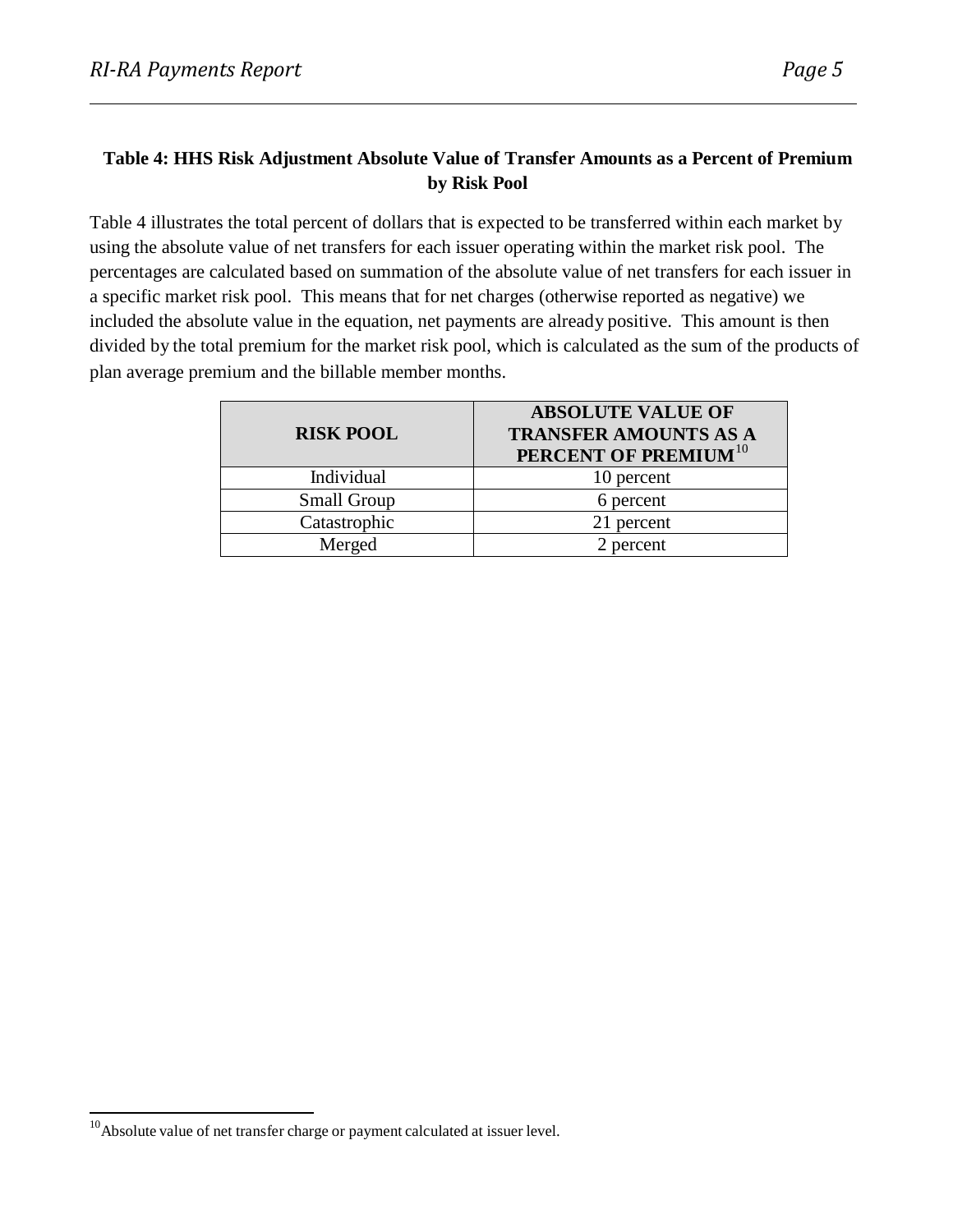\*For the 2014 benefit, Massachusetts was the only state electing to operate a risk adjustment program. Therefore, Massachusetts is not reflected in Table 5 below. See Appendix A for a description of the calculations for State Average Premium, State Average Plan Liability Risk Score, State Average Allowable Rating Factor, and State Average Actuarial Value.

| <b>STATE</b> | <b>RISK POOL</b> | <b>STATE</b><br><b>AVERAGE</b><br><b>MONTHLY</b><br><b>PREMIUMS</b> | <b>STATE</b><br><b>AVERAGE</b><br><b>PLAN</b><br><b>LIABILITY</b><br><b>RISK</b><br><b>SCORE</b> | <b>STATE</b><br><b>AVERAGE</b><br><b>ALLOWABLE</b><br><b>RATING</b><br><b>FACTOR</b> | <b>STATE</b><br><b>AVERAGE</b><br><b>ACTUARIAL</b><br><b>VALUE</b> |
|--------------|------------------|---------------------------------------------------------------------|--------------------------------------------------------------------------------------------------|--------------------------------------------------------------------------------------|--------------------------------------------------------------------|
|              | Catastrophic     | \$225.62                                                            | 0.359                                                                                            | 1.033                                                                                | 0.570                                                              |
| AK           | Individual       | \$503.08                                                            | 1.563                                                                                            | 1.616                                                                                | 0.678                                                              |
|              | Small Group      | \$618.70                                                            | 1.107                                                                                            | 1.429                                                                                | 0.711                                                              |
|              | Catastrophic     | \$161.62                                                            | 0.573                                                                                            | 1.162                                                                                | 0.570                                                              |
| AL           |                  |                                                                     |                                                                                                  |                                                                                      |                                                                    |
|              | Individual       | \$312.71                                                            | 1.626                                                                                            | 1.531                                                                                | 0.709                                                              |
|              | Small Group      | \$377.82                                                            | 1.305                                                                                            | 1.446                                                                                | 0.779                                                              |
|              | Catastrophic     | \$139.73                                                            | 0.178                                                                                            | 1.022                                                                                | 0.570                                                              |
| AR           |                  |                                                                     |                                                                                                  |                                                                                      |                                                                    |
|              | Individual       | \$359.79                                                            | 1.809                                                                                            | 1.518                                                                                | 0.701                                                              |
|              | Small Group      | \$391.27                                                            | 1.357                                                                                            | 1.446                                                                                | 0.787                                                              |
| AZ           | Catastrophic     | \$133.40                                                            | 0.403                                                                                            | 1.046                                                                                | 0.570                                                              |
|              | Individual       | \$293.81                                                            | 1.750                                                                                            | 1.549                                                                                | 0.731                                                              |
|              | Small Group      | \$337.41                                                            | 1.124                                                                                            | 1.359                                                                                | 0.751                                                              |
|              | Catastrophic     | \$169.11                                                            | 0.269                                                                                            | 0.973                                                                                | 0.570                                                              |
| CA           |                  |                                                                     |                                                                                                  |                                                                                      |                                                                    |
|              | Individual       | \$359.45                                                            | 1.203                                                                                            | 1.541                                                                                | 0.697                                                              |
|              | Small Group      | \$406.29                                                            | 1.062                                                                                            | 1.365                                                                                | 0.771                                                              |
|              | Catastrophic     | \$164.55                                                            | 0.302                                                                                            | 1.041                                                                                | 0.570                                                              |
| CO           | Individual       | \$354.38                                                            | 1.372                                                                                            | 1.592                                                                                | 0.675                                                              |
|              | Small Group      | \$422.92                                                            | 0.998                                                                                            | 1.369                                                                                | 0.722                                                              |
|              | Catastrophic     | \$267.58                                                            | 0.559                                                                                            | 1.253                                                                                | 0.570                                                              |
| <b>CT</b>    |                  |                                                                     |                                                                                                  |                                                                                      |                                                                    |
|              | Individual       | \$461.23                                                            | 1.625                                                                                            | 1.692                                                                                | 0.705                                                              |
|              | Small Group      | \$477.66                                                            | 1.172                                                                                            | 1.430                                                                                | 0.728                                                              |
|              | Catastrophic     | \$75.09                                                             | 0.132                                                                                            | 0.734                                                                                | 0.570                                                              |
| DC           |                  |                                                                     |                                                                                                  |                                                                                      |                                                                    |
|              | Individual       | \$309.01                                                            | 1.285                                                                                            | 1.077                                                                                | 0.745                                                              |
|              | Small Group      | \$421.17                                                            | 1.178                                                                                            | 1.035                                                                                | 0.830                                                              |

#### **Table 5: Risk Adjustment State Averages**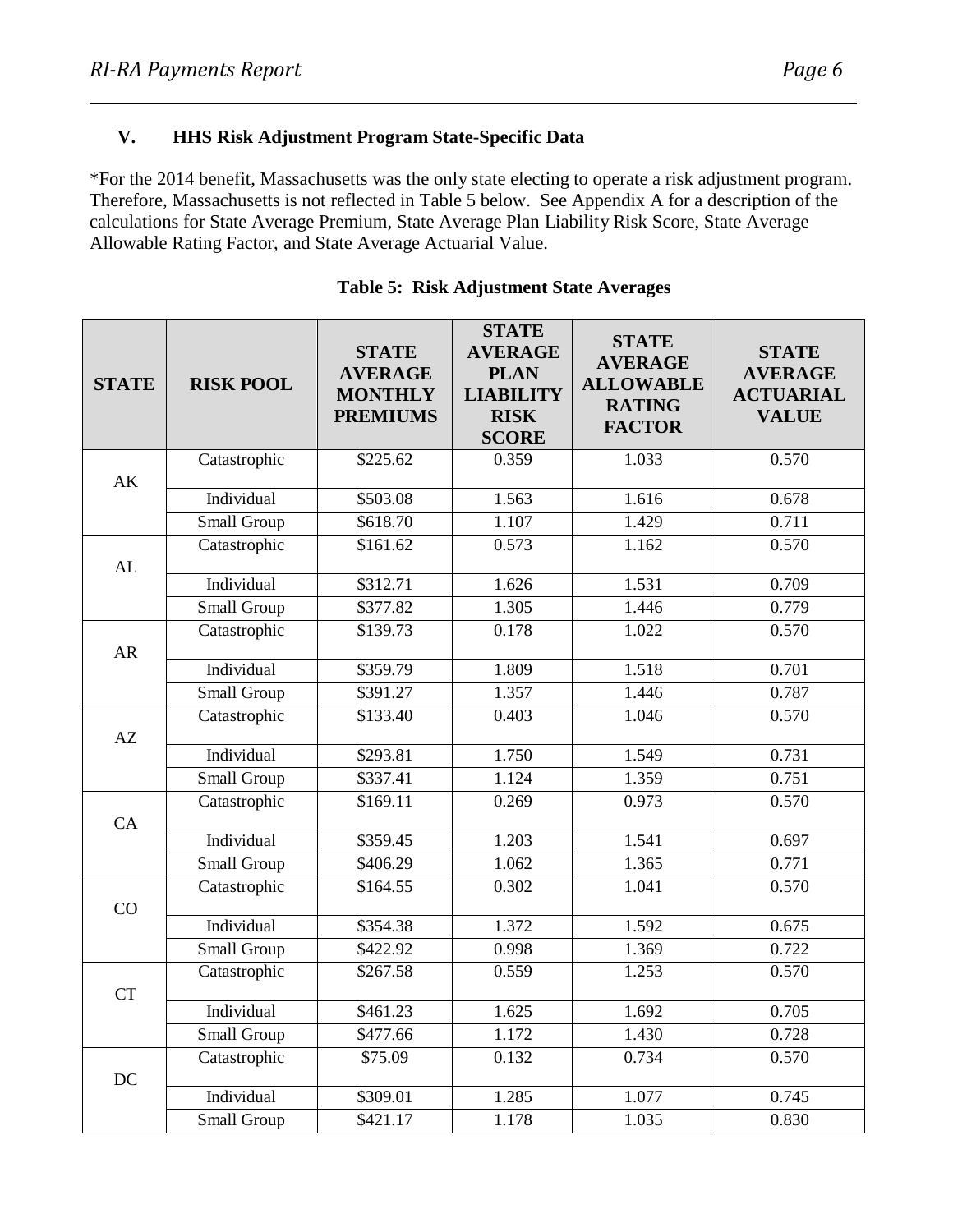| <b>STATE</b>   | <b>RISK POOL</b> | <b>STATE</b><br><b>AVERAGE</b><br><b>MONTHLY</b> | <b>STATE</b><br><b>AVERAGE</b><br><b>PLAN</b><br><b>LIABILITY</b> | <b>STATE</b><br><b>AVERAGE</b><br><b>ALLOWABLE</b> | <b>STATE</b><br><b>AVERAGE</b><br><b>ACTUARIAL</b> |
|----------------|------------------|--------------------------------------------------|-------------------------------------------------------------------|----------------------------------------------------|----------------------------------------------------|
|                |                  | <b>PREMIUMS</b>                                  | <b>RISK</b><br><b>SCORE</b>                                       | <b>RATING</b><br><b>FACTOR</b>                     | <b>VALUE</b>                                       |
| DE             | Catastrophic     | \$147.29                                         | 0.302                                                             | 1.018                                              | 0.570                                              |
|                | Individual       | \$403.67                                         | 1.790                                                             | 1.632                                              | 0.735                                              |
|                | Small Group      | \$497.65                                         | 1.192                                                             | 1.422                                              | 0.764                                              |
| ${\rm FL}$     | Catastrophic     | \$149.07                                         | 0.388                                                             | 1.148                                              | 0.570                                              |
|                | Individual       | \$369.36                                         | 1.639                                                             | 1.674                                              | 0.718                                              |
|                | Small Group      | \$454.05                                         | 1.271                                                             | 1.458                                              | 0.748                                              |
| <b>GA</b>      | Catastrophic     | \$154.87                                         | 0.447                                                             | 1.138                                              | 0.570                                              |
|                | Individual       | \$346.24                                         | 1.594                                                             | 1.579                                              | 0.722                                              |
|                | Small Group      | \$417.60                                         | 1.245                                                             | 1.416                                              | 0.729                                              |
| H <sub>I</sub> | Catastrophic     | \$134.83                                         | 0.570                                                             | 1.001                                              | 0.570                                              |
|                | Individual       | \$289.64                                         | 1.579                                                             | 1.635                                              | 0.753                                              |
|                | Small Group      | \$387.45                                         | 1.498                                                             | 1.463                                              | 0.891                                              |
| IA             | Catastrophic     | \$106.49                                         | 0.185                                                             | 0.994                                              | 0.570                                              |
|                | Individual       | \$340.44                                         | 1.680                                                             | 1.589                                              | 0.704                                              |
|                | Small Group      | \$358.51                                         | 1.247                                                             | 1.409                                              | 0.768                                              |
| ID             | Catastrophic     | \$124.50                                         | 0.253                                                             | 0.930                                              | 0.570                                              |
|                | Individual       | \$285.27                                         | 1.453                                                             | 1.541                                              | 0.701                                              |
|                | Small Group      | \$350.06                                         | 1.194                                                             | 1.389                                              | 0.761                                              |
| $\mathbb{L}$   | Catastrophic     | \$163.17                                         | 0.397                                                             | 1.071                                              | 0.570                                              |
|                | Individual       | \$317.12                                         | 1.597                                                             | 1.622                                              | 0.699                                              |
|                | Small Group      | \$460.40                                         | 1.415                                                             | 1.428                                              | 0.780                                              |
| ${\rm IN}$     | Catastrophic     | \$223.49                                         | 0.580                                                             | 1.217                                              | 0.570                                              |
|                | Individual       | \$438.28                                         | 1.686                                                             | 1.706                                              | 0.678                                              |
|                | Small Group      | \$458.74                                         | 1.222                                                             | 1.447                                              | 0.723                                              |
| KS             | Catastrophic     | \$107.56                                         | 0.381                                                             | 0.999                                              | 0.570                                              |
|                | Individual       | \$298.53                                         | 1.874                                                             | 1.603                                              | 0.712                                              |
|                | Small Group      | \$360.41                                         | 1.289                                                             | 1.394                                              | 0.773                                              |
| KY             | Catastrophic     | \$144.14                                         | 0.508                                                             | 1.109                                              | 0.570                                              |
|                | Individual       | \$325.36                                         | 1.830                                                             | 1.683                                              | 0.758                                              |
|                | Small Group      | \$379.77                                         | 1.292                                                             | 1.423                                              | 0.746                                              |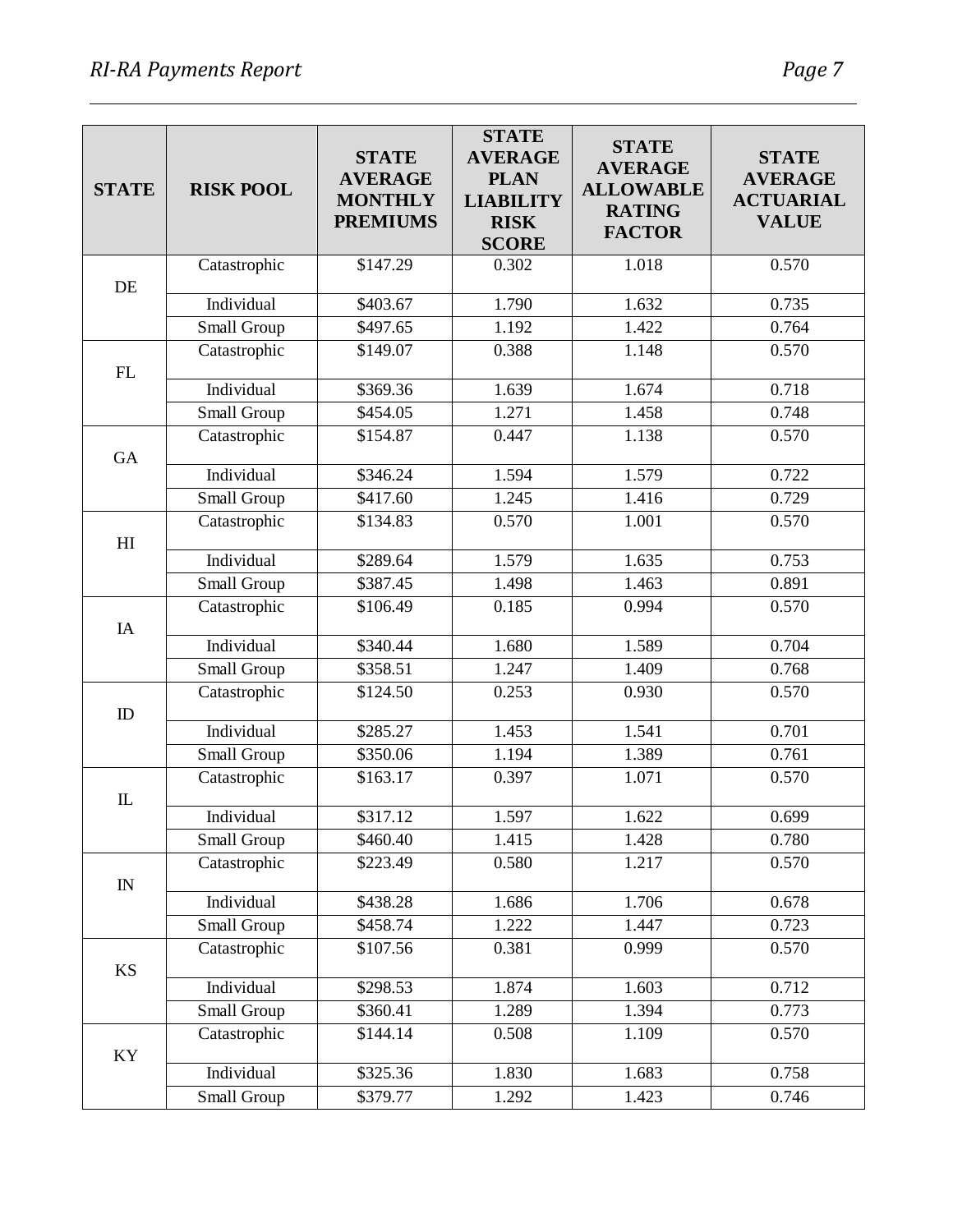| <b>STATE</b> | <b>RISK POOL</b>   | <b>STATE</b><br><b>AVERAGE</b><br><b>MONTHLY</b><br><b>PREMIUMS</b> | <b>STATE</b><br><b>AVERAGE</b><br><b>PLAN</b><br><b>LIABILITY</b><br><b>RISK</b><br><b>SCORE</b> | <b>STATE</b><br><b>AVERAGE</b><br><b>ALLOWABLE</b><br><b>RATING</b><br><b>FACTOR</b> | <b>STATE</b><br><b>AVERAGE</b><br><b>ACTUARIAL</b><br><b>VALUE</b> |
|--------------|--------------------|---------------------------------------------------------------------|--------------------------------------------------------------------------------------------------|--------------------------------------------------------------------------------------|--------------------------------------------------------------------|
|              | Catastrophic       | \$159.73                                                            | 0.370                                                                                            | 1.106                                                                                | 0.570                                                              |
| LA           | Individual         | \$386.37                                                            | 1.791                                                                                            | 1.585                                                                                | 0.712                                                              |
|              | Small Group        | \$392.88                                                            | 1.265                                                                                            | 1.391                                                                                | 0.771                                                              |
|              | Catastrophic       | \$97.87                                                             | 0.233                                                                                            | 0.988                                                                                | 0.570                                                              |
| <b>MD</b>    |                    |                                                                     |                                                                                                  |                                                                                      |                                                                    |
|              | Individual         | \$288.55                                                            | 1.522                                                                                            | 1.572                                                                                | 0.717                                                              |
|              | Small Group        | \$420.24                                                            | 1.114                                                                                            | 1.402                                                                                | 0.737                                                              |
| <b>ME</b>    | Catastrophic       | \$183.03                                                            | 0.275                                                                                            | 1.071                                                                                | 0.570                                                              |
|              | Individual         | \$445.68                                                            | 1.527                                                                                            | 1.778                                                                                | 0.690                                                              |
|              | Small Group        | \$367.17                                                            | 0.980                                                                                            | 1.479                                                                                | 0.679                                                              |
|              | Catastrophic       | \$131.74                                                            | 0.350                                                                                            | 1.026                                                                                | 0.570                                                              |
| MI           | Individual         | \$356.50                                                            | 1.813                                                                                            | 1.681                                                                                | 0.707                                                              |
|              | Small Group        | \$417.61                                                            | 1.273                                                                                            | $\overline{1.398}$                                                                   | 0.812                                                              |
|              | Catastrophic       | \$92.09                                                             | 0.254                                                                                            | 1.011                                                                                | 0.570                                                              |
| <b>MN</b>    |                    |                                                                     |                                                                                                  |                                                                                      |                                                                    |
|              | Individual         | \$255.66                                                            | 1.263                                                                                            | 1.602                                                                                | 0.729                                                              |
|              | Small Group        | \$401.52                                                            | 1.148                                                                                            | 1.456                                                                                | 0.757                                                              |
| <b>MO</b>    | Catastrophic       | \$120.21                                                            | 0.343                                                                                            | 0.997                                                                                | 0.570                                                              |
|              | Individual         | \$353.27                                                            | 1.815                                                                                            | 1.635                                                                                | 0.699                                                              |
|              | Small Group        | \$424.50                                                            | 1.354                                                                                            | 1.431                                                                                | 0.761                                                              |
| <b>MS</b>    | Catastrophic       | \$194.13                                                            | 0.507                                                                                            | 1.151                                                                                | 0.570                                                              |
|              | Individual         | \$419.17                                                            | 1.621                                                                                            | 1.612                                                                                | 0.723                                                              |
|              | Small Group        | \$391.53                                                            | 1.129                                                                                            | 1.405                                                                                | 0.749                                                              |
| MT           | Catastrophic       | \$161.79                                                            | 0.242                                                                                            | 1.021                                                                                | 0.570                                                              |
|              | Individual         | \$322.99                                                            | 1.347                                                                                            | 1.656                                                                                | 0.674                                                              |
|              | <b>Small Group</b> | \$385.66                                                            | 1.037                                                                                            | 1.397                                                                                | 0.743                                                              |
| NC           | Catastrophic       | \$129.01                                                            | 0.360                                                                                            | 0.958                                                                                | 0.570                                                              |
|              | Individual         | \$387.21                                                            | 1.668                                                                                            | 1.612                                                                                | 0.702                                                              |
|              | Small Group        | \$467.44                                                            | 1.227                                                                                            | 1.465                                                                                | 0.756                                                              |
| ND           | Catastrophic       | \$162.88                                                            | 0.190                                                                                            | 1.052                                                                                | 0.570                                                              |
|              | Individual         | \$347.84                                                            | 1.315                                                                                            | 1.467                                                                                | 0.727                                                              |
|              | Small Group        | \$381.65                                                            | 1.035                                                                                            | 1.273                                                                                | 0.827                                                              |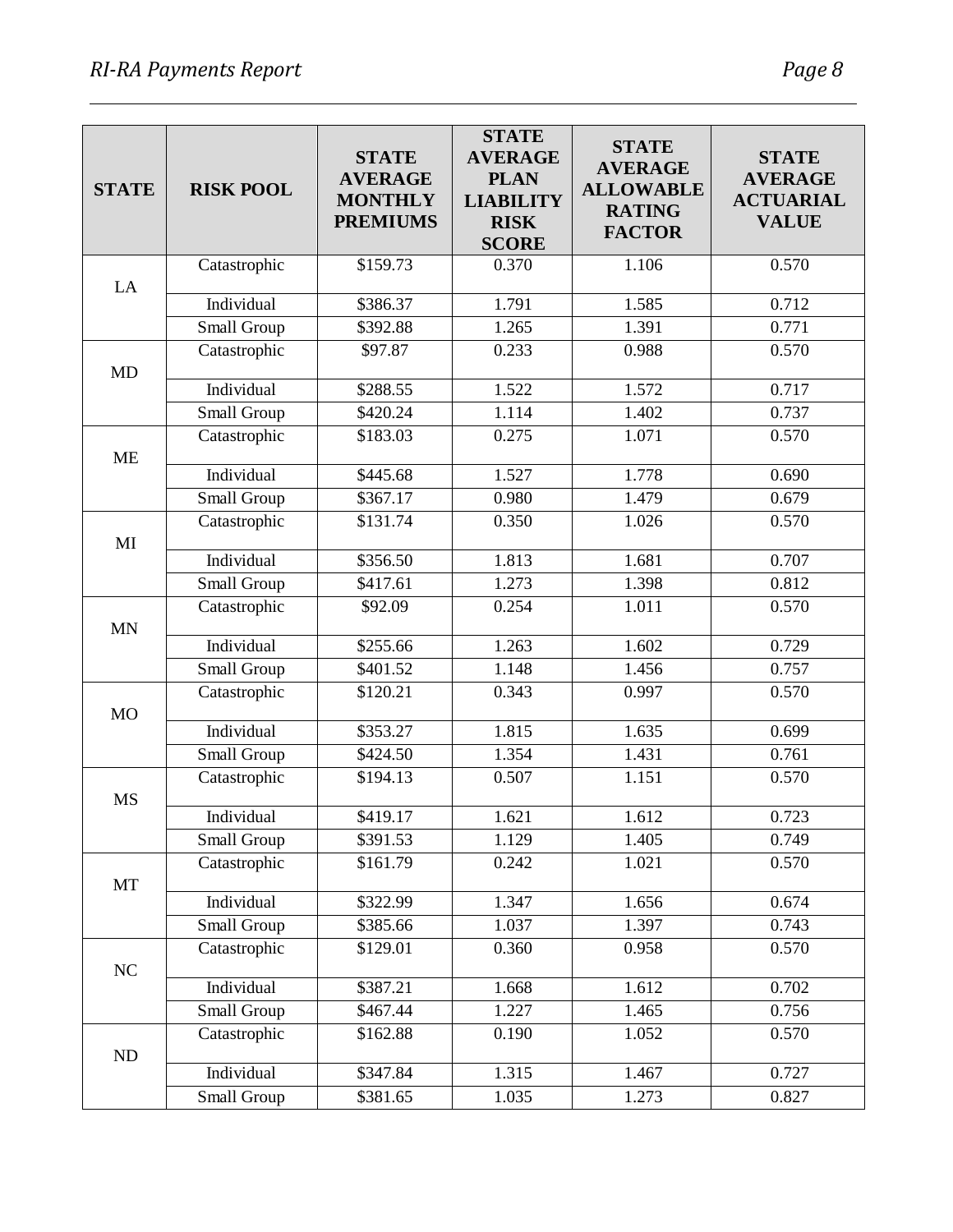| <b>STATE</b> | <b>RISK POOL</b> | <b>STATE</b><br><b>AVERAGE</b><br><b>MONTHLY</b><br><b>PREMIUMS</b> | <b>STATE</b><br><b>AVERAGE</b><br><b>PLAN</b><br><b>LIABILITY</b><br><b>RISK</b><br><b>SCORE</b> | <b>STATE</b><br><b>AVERAGE</b><br><b>ALLOWABLE</b><br><b>RATING</b><br><b>FACTOR</b> | <b>STATE</b><br><b>AVERAGE</b><br><b>ACTUARIAL</b><br><b>VALUE</b> |
|--------------|------------------|---------------------------------------------------------------------|--------------------------------------------------------------------------------------------------|--------------------------------------------------------------------------------------|--------------------------------------------------------------------|
|              | Catastrophic     | \$138.51                                                            | 0.215                                                                                            | 1.020                                                                                | 0.570                                                              |
| <b>NE</b>    | Individual       |                                                                     | 1.637                                                                                            | 1.557                                                                                | 0.699                                                              |
|              |                  | \$322.53<br>$\overline{$}352.79$                                    | 1.215                                                                                            | 1.391                                                                                | 0.788                                                              |
|              | Small Group      |                                                                     |                                                                                                  |                                                                                      |                                                                    |
| NH           | Catastrophic     | \$192.07                                                            | 0.297                                                                                            | 1.120                                                                                | 0.570                                                              |
|              | Individual       | \$404.51                                                            | 1.461                                                                                            | 1.731                                                                                | 0.686                                                              |
|              | Small Group      | \$488.84                                                            | 1.183                                                                                            | 1.464                                                                                | 0.752                                                              |
|              | Catastrophic     | \$192.48                                                            | 0.318                                                                                            | 1.226                                                                                | 0.570                                                              |
| NJ           |                  |                                                                     |                                                                                                  |                                                                                      |                                                                    |
|              | Individual       | \$575.12                                                            | 1.472                                                                                            | 1.568                                                                                | 0.707                                                              |
|              | Small Group      | \$481.23                                                            | 1.244                                                                                            | 1.445                                                                                | 0.744                                                              |
|              | Catastrophic     | \$108.97                                                            | 0.175                                                                                            | 0.943                                                                                | 0.570                                                              |
| $\rm{NM}$    |                  |                                                                     |                                                                                                  |                                                                                      |                                                                    |
|              | Individual       | \$319.51                                                            | 1.514                                                                                            | 1.665                                                                                | 0.702                                                              |
|              | Small Group      | \$448.86                                                            | 1.204                                                                                            | 1.481                                                                                | 0.779                                                              |
|              | Catastrophic     | \$185.53                                                            | 0.518                                                                                            | 1.103                                                                                | 0.570                                                              |
| <b>NV</b>    | Individual       | \$354.44                                                            | 1.769                                                                                            | 1.615                                                                                | 0.722                                                              |
|              | Small Group      | \$380.03                                                            | 1.148                                                                                            | 1.369                                                                                | 0.765                                                              |
|              | Catastrophic     | \$189.40                                                            | 0.173                                                                                            | 0.999                                                                                | 0.570                                                              |
| NY           |                  |                                                                     |                                                                                                  |                                                                                      |                                                                    |
|              | Individual       | \$430.97                                                            | 1.691                                                                                            | 0.991                                                                                | 0.739                                                              |
|              | Small Group      | \$529.90                                                            | 1.643                                                                                            | 0.973                                                                                | 0.790                                                              |
|              | Catastrophic     | \$153.42                                                            | 0.397                                                                                            | 1.061                                                                                | 0.570                                                              |
| OH           |                  |                                                                     |                                                                                                  |                                                                                      |                                                                    |
|              | Individual       | \$381.98                                                            | 1.770                                                                                            | 1.701                                                                                | 0.698                                                              |
|              | Small Group      | \$446.32                                                            | 1.460                                                                                            | 1.467                                                                                | 0.741                                                              |
|              | Catastrophic     | \$134.18                                                            | 0.337                                                                                            | 1.023                                                                                | 0.570                                                              |
| OK           |                  |                                                                     |                                                                                                  |                                                                                      |                                                                    |
|              | Individual       | \$284.42                                                            | 1.885                                                                                            | 1.616                                                                                | 0.691                                                              |
|              | Small Group      | \$390.39                                                            | 1.528                                                                                            | 1.457                                                                                | 0.785                                                              |
|              | Catastrophic     | \$112.38                                                            | 0.181                                                                                            | 1.024                                                                                | 0.570                                                              |
| <b>OR</b>    | Individual       | \$297.79                                                            | 1.462                                                                                            | 1.629                                                                                | 0.694                                                              |
|              | Small Group      | \$407.19                                                            | 1.140                                                                                            | 1.422                                                                                | 0.765                                                              |
|              | Catastrophic     | \$143.84                                                            | 0.367                                                                                            | 1.095                                                                                | 0.570                                                              |
| PA           |                  |                                                                     |                                                                                                  |                                                                                      |                                                                    |
|              | Individual       | \$343.40                                                            | 1.900                                                                                            | 1.717                                                                                | 0.734                                                              |
|              | Small Group      | \$443.99                                                            | 1.458                                                                                            | 1.449                                                                                | 0.811                                                              |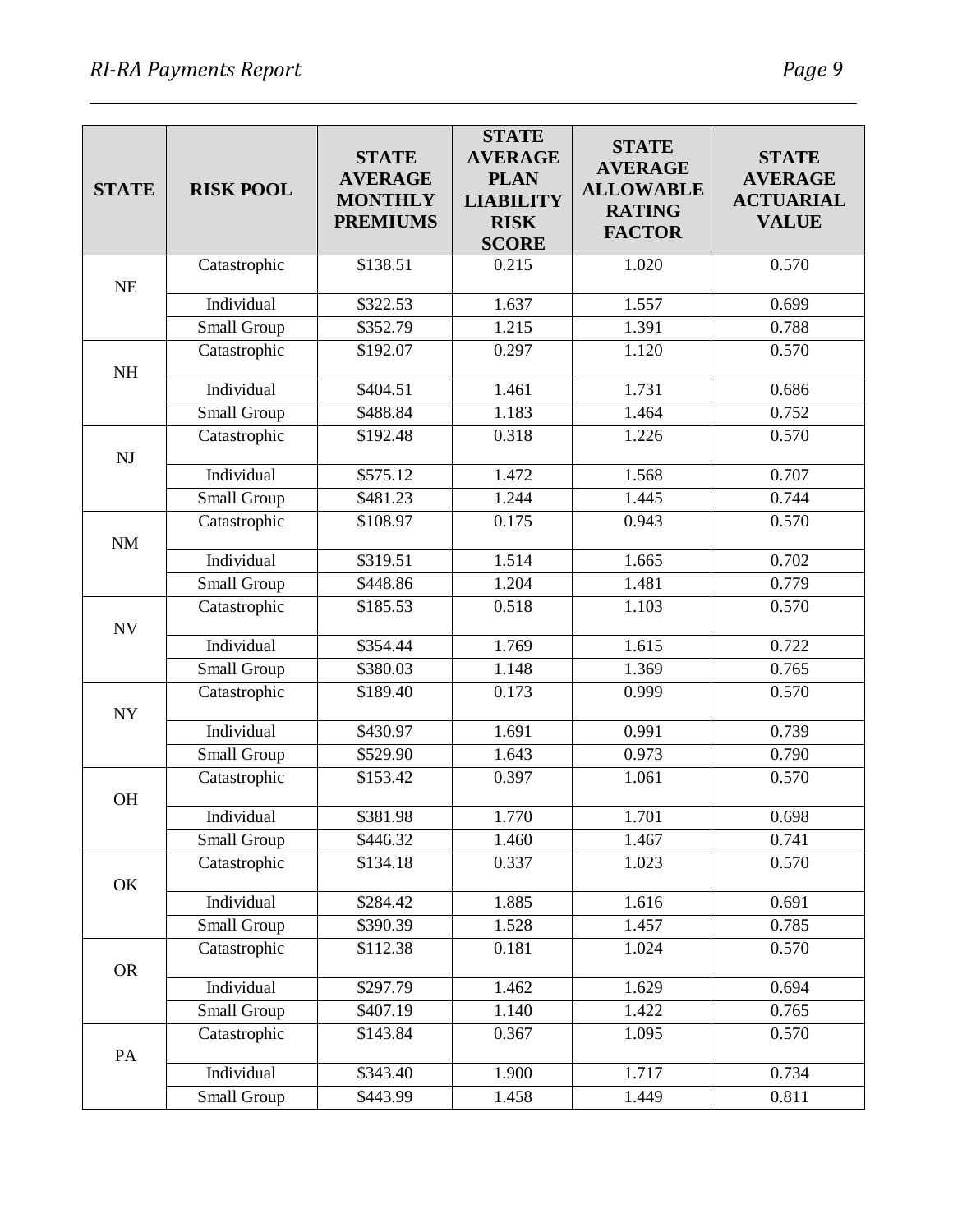| <b>STATE</b> | <b>RISK POOL</b> | <b>STATE</b><br><b>AVERAGE</b><br><b>MONTHLY</b><br><b>PREMIUMS</b> | <b>STATE</b><br><b>AVERAGE</b><br><b>PLAN</b><br><b>LIABILITY</b><br><b>RISK</b><br><b>SCORE</b> | <b>STATE</b><br><b>AVERAGE</b><br><b>ALLOWABLE</b><br><b>RATING</b><br><b>FACTOR</b> | <b>STATE</b><br><b>AVERAGE</b><br><b>ACTUARIAL</b><br><b>VALUE</b> |
|--------------|------------------|---------------------------------------------------------------------|--------------------------------------------------------------------------------------------------|--------------------------------------------------------------------------------------|--------------------------------------------------------------------|
|              | Catastrophic     | \$167.38                                                            | 0.324                                                                                            | 1.124                                                                                | 0.570                                                              |
| RI           | Individual       | \$366.74                                                            | 1.648                                                                                            | 1.667                                                                                | 0.700                                                              |
|              | Small Group      | \$459.66                                                            | 1.465                                                                                            | 1.464                                                                                | 0.815                                                              |
|              | Catastrophic     | \$140.68                                                            | 0.224                                                                                            | 0.967                                                                                | 0.570                                                              |
| <b>SC</b>    |                  |                                                                     |                                                                                                  |                                                                                      |                                                                    |
|              | Individual       | \$370.58                                                            | 1.704                                                                                            | 1.684                                                                                | 0.702                                                              |
|              | Small Group      | \$445.39                                                            | 1.183                                                                                            | 1.453                                                                                | 0.744                                                              |
|              | Catastrophic     | \$159.75                                                            | 0.455                                                                                            | 0.963                                                                                | 0.570                                                              |
| <b>SD</b>    | Individual       | $\overline{$}332.16$                                                | 1.618                                                                                            | 1.469                                                                                | 0.702                                                              |
|              | Small Group      | \$422.47                                                            | 1.339                                                                                            | 1.433                                                                                | 0.765                                                              |
|              | Catastrophic     | \$144.56                                                            | 0.559                                                                                            | 1.172                                                                                | 0.570                                                              |
| <b>TN</b>    | Individual       | \$290.15                                                            | 1.958                                                                                            | 1.674                                                                                | 0.702                                                              |
|              | Small Group      | \$382.96                                                            | 1.304                                                                                            | 1.468                                                                                | 0.734                                                              |
| <b>TX</b>    | Catastrophic     | \$155.57                                                            | 0.568                                                                                            | 1.095                                                                                | 0.570                                                              |
|              | Individual       | \$321.38                                                            | 1.682                                                                                            | 1.577                                                                                | 0.694                                                              |
|              | Small Group      | \$422.26                                                            | 1.353                                                                                            | 1.396                                                                                | 0.752                                                              |
| <b>UT</b>    | Catastrophic     | \$119.05                                                            | 0.388                                                                                            | 1.261                                                                                | 0.570                                                              |
|              | Individual       | \$260.30                                                            | 1.470                                                                                            | 1.621                                                                                | 0.717                                                              |
|              | Small Group      | \$296.36                                                            | 1.115                                                                                            | 1.419                                                                                | 0.779                                                              |
| <b>VA</b>    | Catastrophic     | \$142.53                                                            | 0.316                                                                                            | 1.072                                                                                | 0.570                                                              |
|              | Individual       | \$340.49                                                            | 1.533                                                                                            | 1.567                                                                                | 0.697                                                              |
|              | Small Group      | \$414.44                                                            | 1.139                                                                                            | 1.370                                                                                | 0.802                                                              |
| <b>VT</b>    | Catastrophic     | \$204.45                                                            | 0.246                                                                                            | 0.999                                                                                | 0.570                                                              |
|              | Merged           | \$439.17                                                            | 1.462                                                                                            | 0.981                                                                                | 0.739                                                              |
| <b>WA</b>    | Catastrophic     | \$181.55                                                            | 0.162                                                                                            | 1.032                                                                                | 0.570                                                              |
|              | Individual       | \$353.47                                                            | 1.305                                                                                            | 1.628                                                                                | 0.664                                                              |
|              | Small Group      | \$437.74                                                            | 1.202                                                                                            | 1.454                                                                                | 0.761                                                              |
| WV           | Catastrophic     | \$197.17                                                            | 0.441                                                                                            | 1.164                                                                                | 0.570                                                              |
|              | Individual       | \$439.92                                                            | 1.673                                                                                            | 1.793                                                                                | 0.690                                                              |
|              | Small Group      | \$463.03                                                            | 1.331                                                                                            | 1.433                                                                                | 0.757                                                              |
| WI           | Catastrophic     | \$170.98                                                            | 0.305                                                                                            | 1.045                                                                                | 0.570                                                              |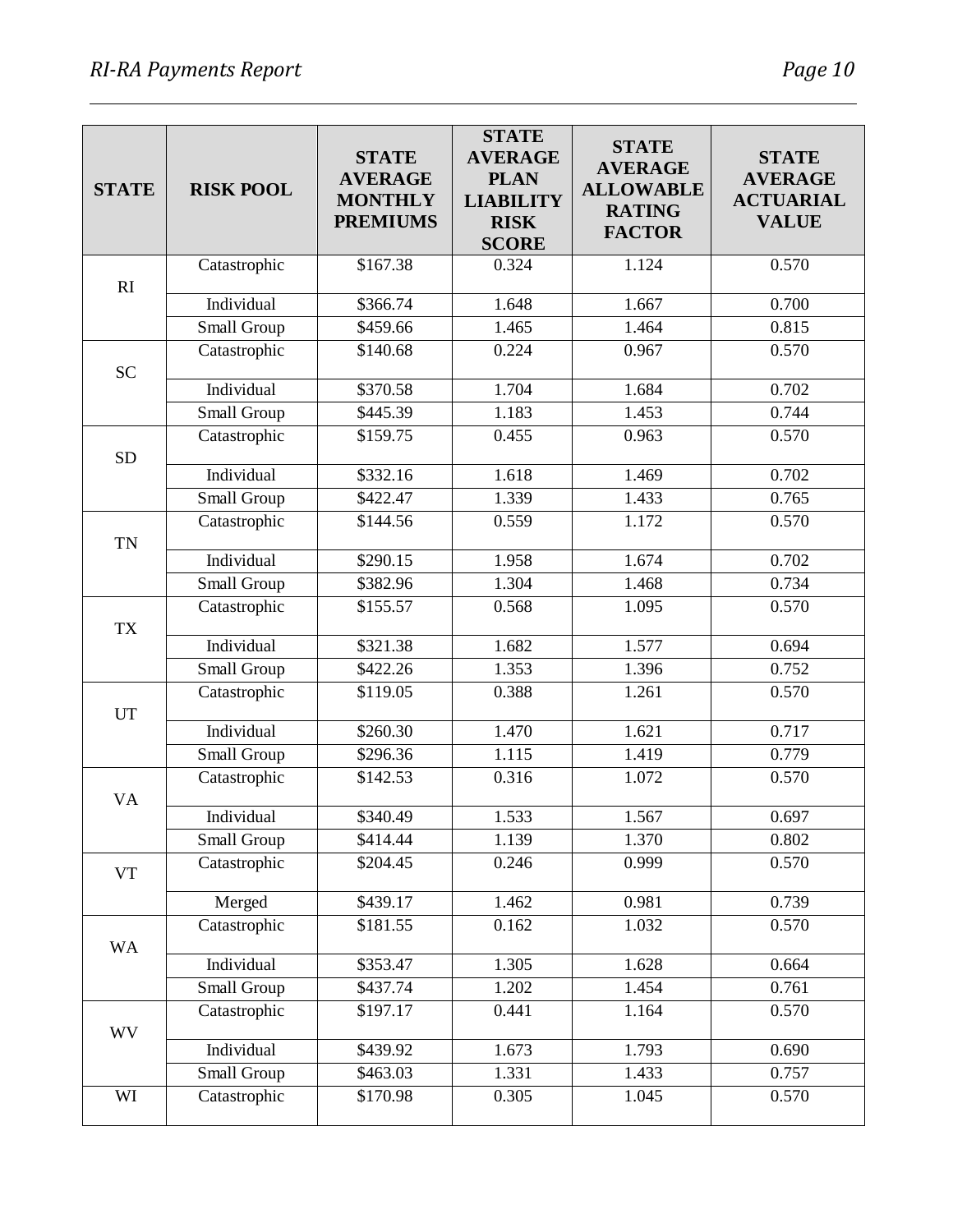| <b>STATE</b> | <b>RISK POOL</b> | <b>STATE</b><br><b>AVERAGE</b><br><b>MONTHLY</b><br><b>PREMIUMS</b> | <b>STATE</b><br><b>AVERAGE</b><br><b>PLAN</b><br><b>LIABILITY</b><br><b>RISK</b><br><b>SCORE</b> | <b>STATE</b><br><b>AVERAGE</b><br><b>ALLOWABLE</b><br><b>RATING</b><br><b>FACTOR</b> | <b>STATE</b><br><b>AVERAGE</b><br><b>ACTUARIAL</b><br><b>VALUE</b> |
|--------------|------------------|---------------------------------------------------------------------|--------------------------------------------------------------------------------------------------|--------------------------------------------------------------------------------------|--------------------------------------------------------------------|
|              | Individual       | \$404.33                                                            | 1.952                                                                                            | 1.800                                                                                | 0.716                                                              |
|              | Small Group      | \$471.61                                                            | 1.281                                                                                            | 1.453                                                                                | 0.746                                                              |
|              | Catastrophic     | \$204.86                                                            | 0.165                                                                                            | 0.987                                                                                | 0.570                                                              |
| <b>WY</b>    |                  |                                                                     |                                                                                                  |                                                                                      |                                                                    |
|              | Individual       | \$522.73                                                            | 1.456                                                                                            | 1.591                                                                                | 0.691                                                              |
|              | Small Group      | \$481.10                                                            | 1.064                                                                                            | 1.366                                                                                | 0.712                                                              |

#### **VI. Risk Adjustment and Reinsurance Program Issuer-Specific Data**

Below we set forth the 2014 reinsurance payment amounts and the HHS risk adjustment transfer amounts by issuer.

\**Not Eligible*: Some of these issuers are not eligible for reinsurance payments because they have no 2014 enrollment in individual market health insurance plans or because theyhave no enrollment in reinsurance-eligible plans. A reinsurance-eligible plan is defined under 45 CFR 153.20, as any health insurance coverage offered in the individual market, except for grandfathered plans and health insurance coverage not required to submit reinsurance contributions. Similarly, some of these issuers have no 2014 enrollment in risk adjustment covered plans in one of the listed market segments. A risk adjustment covered plan is defined under 45 CFR 153.20, as any health insurance coverage offered in the individual or small group market with the exception of grandfathered health plans, group health insurance coverage described in 45 CFR 146.145(c), individual health insurance coverage described in

45 CFR 148.220, and any plan determined not to be a risk adjustment covered plan in the applicable federally certified risk adjustment methodology.

\*\*For the 2014 benefit year, Connecticut was the only state electing to operate a reinsurance program. The issuers in this state are leveraging the EDGE server data submission process; therefore, to provide a comprehensive view of the transitional reinsurance program, we have included the reinsurance payment amount for Connecticut by issuer in Table 6 below.

\*\*\*For the 2014 benefit year, Massachusetts was the only state electing to operate a risk adjustment program. Therefore, in Table 6 below, we do not list any Massachusetts issuers' risk adjustment transfer amounts. These issuers' risk adjustment transfer amounts will be listed as "N/A – MA Issuer."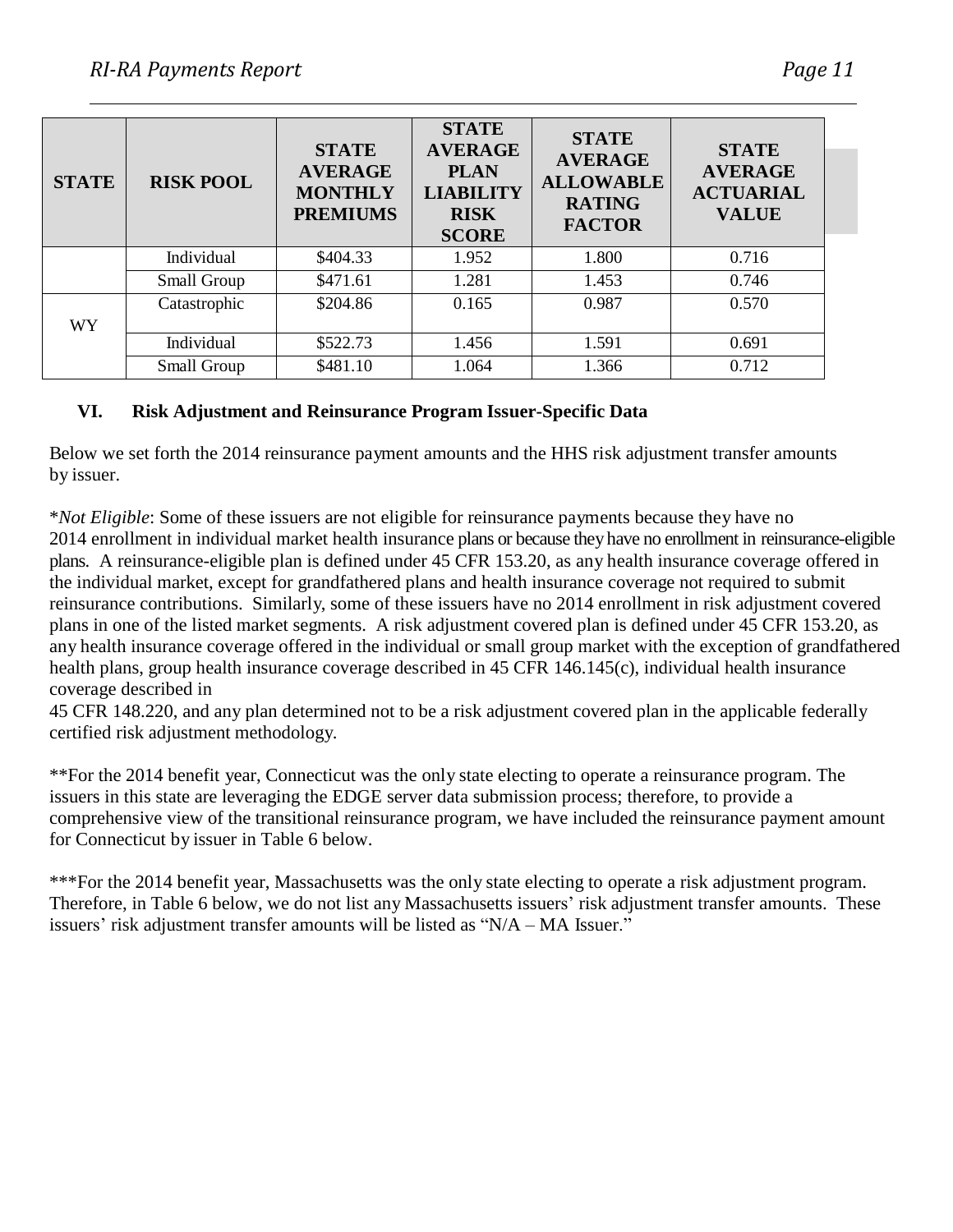*RI-RA Payments Report Page 12*

| <b>HIOS</b><br>ID | <b>HIOS INPUTTED</b><br><b>INSURANCE COMPANY</b><br><b>NAME</b> | <b>STATE</b> | <b>REINSURANCE</b><br><b>PAYMENT AMOUNT</b><br>(OR NOT ELIGIBLE) | <b>HHS RISK</b><br><b>ADJUSTMENT</b><br><b>TRANSFER AMOUNT</b><br><i>(INDIVIDUAL</i><br><b>MARKET,</b><br><b>INCLUDING</b><br><b>CATASTROPHIC)</b> | <b>HHS RISK</b><br><b>ADJUSTMENT</b><br><b>TRANSFERS</b><br><b>AMOUNT (SMALL</b><br><b>GROUP MARKET)</b> |
|-------------------|-----------------------------------------------------------------|--------------|------------------------------------------------------------------|----------------------------------------------------------------------------------------------------------------------------------------------------|----------------------------------------------------------------------------------------------------------|
| 20523             | Aetna Health of California<br>Inc.                              | CA           | Not Eligible                                                     | \$                                                                                                                                                 | \$(23,489,767.02)                                                                                        |
| 40733             | Aetna Life Insurance<br>Company                                 | CA           | Not Eligible                                                     | $\$$                                                                                                                                               | \$(1,519,853.96)                                                                                         |
| 27603             | <b>Blue Cross of</b><br>California(Anthem BC)                   | CA           | \$401,126,393.31                                                 | \$(181,692,588.01)                                                                                                                                 | \$23,364,909.92                                                                                          |
| 70285             | CA Physician's Service dba<br><b>Blue Shield of CA</b>          | CA           | \$363,050,264.53                                                 | \$135,212,707.60                                                                                                                                   | \$13,755,875.29                                                                                          |
| 47579             | Chinese Community Health<br>Plan                                | CA           | \$1,824,095.22                                                   | \$(16,711,278.79)                                                                                                                                  | \$ (3,067,299.35)                                                                                        |
| 40025             | Cigna Health and Life<br><b>Insurance Company</b>               | CA           | \$21,440,171.45                                                  | \$17,743,436.54                                                                                                                                    | $\uparrow$ -                                                                                             |
| 99483             | <b>CONTRA COSTA</b><br><b>HEALTH PLAN</b>                       | CA           | \$2,293,366.91                                                   | \$1,753,287.86                                                                                                                                     | $\uparrow$ -                                                                                             |
| 84014             | County of Santa Clara                                           | ${\rm CA}$   | \$440,556.13                                                     | \$(318,460.38)                                                                                                                                     | $\mathsf{\$}$ -                                                                                          |
| 56887             | County of Ventura, dba<br>Ventura County Health Care<br>Plan    | CA           | Not Eligible                                                     | $\mathsf{S}$ -                                                                                                                                     | \$500,462.21                                                                                             |
| 99110             | Health Net Life Insurance<br>Company                            | CA           | \$96,305,759.81                                                  | \$53,801,059.26                                                                                                                                    | \$(1,149,328.11)                                                                                         |
| 67138             | Health Net of California,<br>Inc.                               | CA           | \$48,731,305.15                                                  | \$(100, 186, 993.89)                                                                                                                               | \$(3,718,209.96)                                                                                         |
| 68744             | Humana Insurance Company                                        | CA           | Not Eligible                                                     | $\$$                                                                                                                                               | \$8,197.35                                                                                               |
| 40513             | Kaiser Foundation Health<br>Plan, Inc.                          | ${\rm CA}$   | \$240,031,290.84                                                 | \$98,811,448.39                                                                                                                                    | \$(6,119,361.66)                                                                                         |
| 27330             | Kaiser Permanente<br><b>Insurance Company</b>                   | CA           | Not Eligible                                                     | \$                                                                                                                                                 | \$(178,446.96)                                                                                           |
| 92815             | Local Initiative Health<br>Authority for Los Angeles<br>County  | CA           | \$347,123.67                                                     | \$(31,742,828.09)                                                                                                                                  | $\mathsf{\$}$ -                                                                                          |
| 18126             | MOLINA HEALTHCARE OF<br><b>CALIFORNIA</b>                       | CA           | \$950,343.48                                                     | \$(9,072,047.23)                                                                                                                                   | $\mathsf{\$}$ -                                                                                          |
| 92499             | Sharp Health Plan                                               | ${\rm CA}$   | \$10,986,209.85                                                  | \$10,432,568.53                                                                                                                                    | \$(953,791.37)                                                                                           |
| 64198             | Time Insurance Company                                          | CA           | \$45,901,082.37                                                  | \$19,393,416.27                                                                                                                                    | $\mathsf{\$}$ -                                                                                          |
| 35305             | Trustmark Life Insurance<br>Company                             | CA           | Not Eligible                                                     | $\$$                                                                                                                                               | \$(132, 284.52)                                                                                          |
| 49116             | UHC of California                                               | ${\rm CA}$   | Not Eligible                                                     | $\$$                                                                                                                                               | \$(2,215,283.01)                                                                                         |
| 95677             | UnitedHealthcare Insurance<br>Company                           | CA           | Not Eligible                                                     | $\$$                                                                                                                                               | \$4,029,609.65                                                                                           |
| 93689             | Western Health Advantage                                        | CA           | \$5,847,162.74                                                   | \$2,576,272.04                                                                                                                                     | \$884,571.67                                                                                             |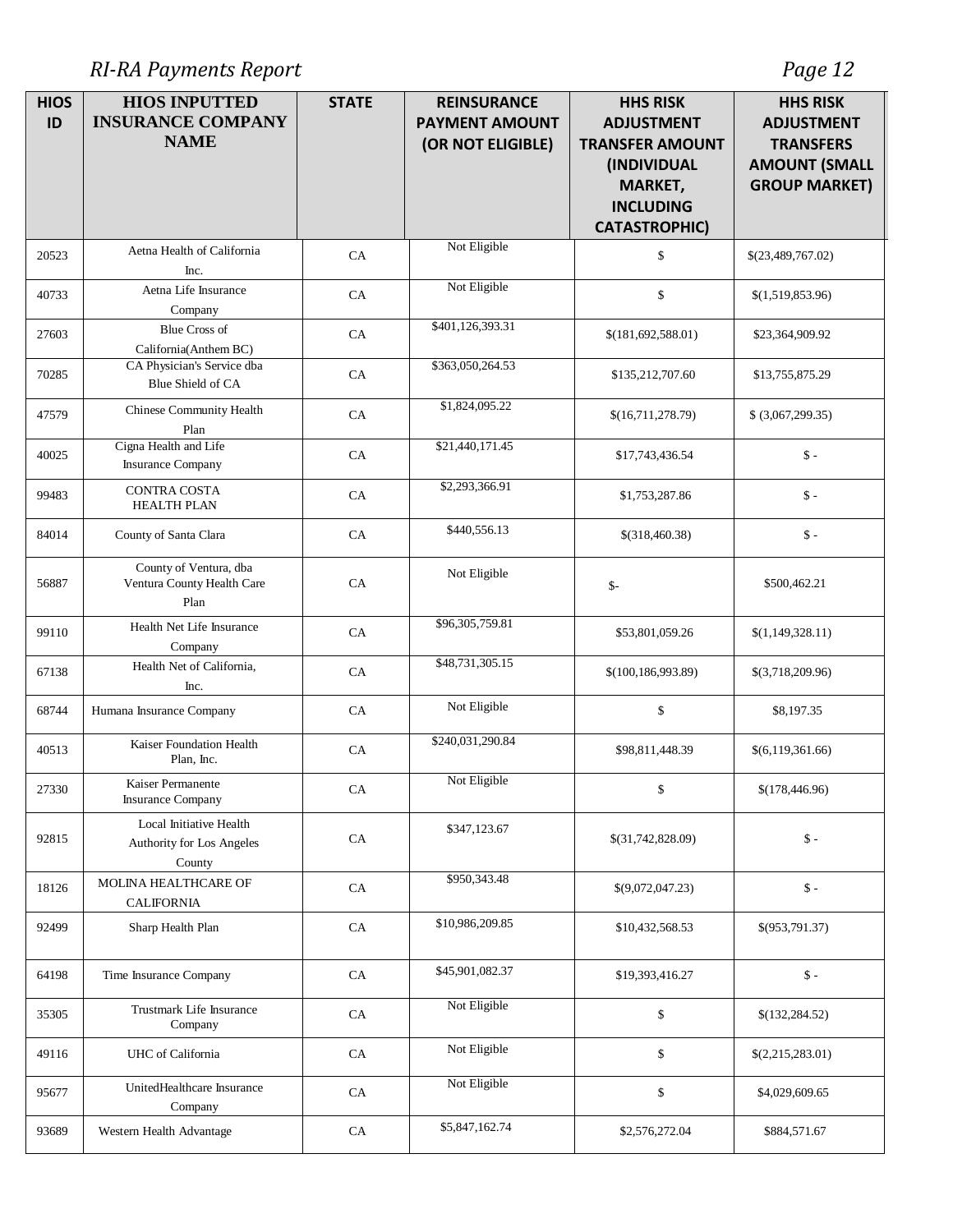#### **VII. HHS Risk Adjustment Default Charge**

Pursuant to 45 CFR 153.740(b), HHS will assess a default risk adjustment charge if an issuer of a risk adjustment covered plan fails to establish a dedicated distributed data environment (EDGE server) or fails to provide HHS with access to sufficient data such that HHS cannot apply the applicable federally certified risk adjustment methodology to calculate the risk adjustment payment transfer amount for the risk adjustment covered plan in a timely fashion.

The total risk adjustment default charge for a risk adjustment covered plan equals a per member per month (PMPM) amount multiplied by the plan's enrollment – either provided by the issuer or sought from other reliable sources. The PMPM charge for a plan is equal to the product of the statewide average premium (expressed as a PMPM amount) for a risk pool and the 75th percentile plan risk transfer amount expressed as a percentage of the respective statewide average PMPM premiums for the risk pool. The nationwide percentile reflects only plans in states where HHS is operating the risk adjustment program and is calculated based on the absolute value of plan risk transfer amounts. The determined PMPM amount is then multiplied by a noncompliant plan's enrollment, to establish the plan's total default risk adjustment charge.

All compliant risk adjustment covered plans in the risk pool, in the market, in the state of at least one noncompliant issuer will receive a portion of the default charges collected from the noncompliant issuer(s). We allocate default charges collected from noncompliant plans in the risk pool/market/state among the compliant plans in the risk pool/market/state proportional to each compliant plan's relative revenue requirement as calculated under the transfer formula relative to the market average of these products.

| <b>SUMMARY DATA ELEMENT</b>                        | <b>TOTALS</b> |
|----------------------------------------------------|---------------|
| Number of Issuers with Default Charge              | 10            |
| Percent of Issuers that Received Default<br>Charge | 1.30 percent  |

**Table 8: HHS Risk Adjustment Default Charge Summary Data**

## **Table 9: Default Risk Adjustment Charge** 12

| <b>STATE</b> | <b>HIOS ID</b> | <b>INSURANCE COMPANY NAME</b><br><b>RECEIVING RISK</b><br><b>ADJUSTMENT DEFAULT</b><br><b>CHARGE</b> | <b>DEFAULT RISK</b><br><b>ADJUSTMENT</b><br><b>CHARGE AMOUNT</b> |
|--------------|----------------|------------------------------------------------------------------------------------------------------|------------------------------------------------------------------|
| AZ           | 70904          | <b>WMI Mutual Insurance Company</b>                                                                  | \$(502.38)                                                       |

<sup>&</sup>lt;sup>12</sup> One Company, SeeChange is being assessed a default charge in the California and Colorado markets; however amounts are not noted here due to insolvency.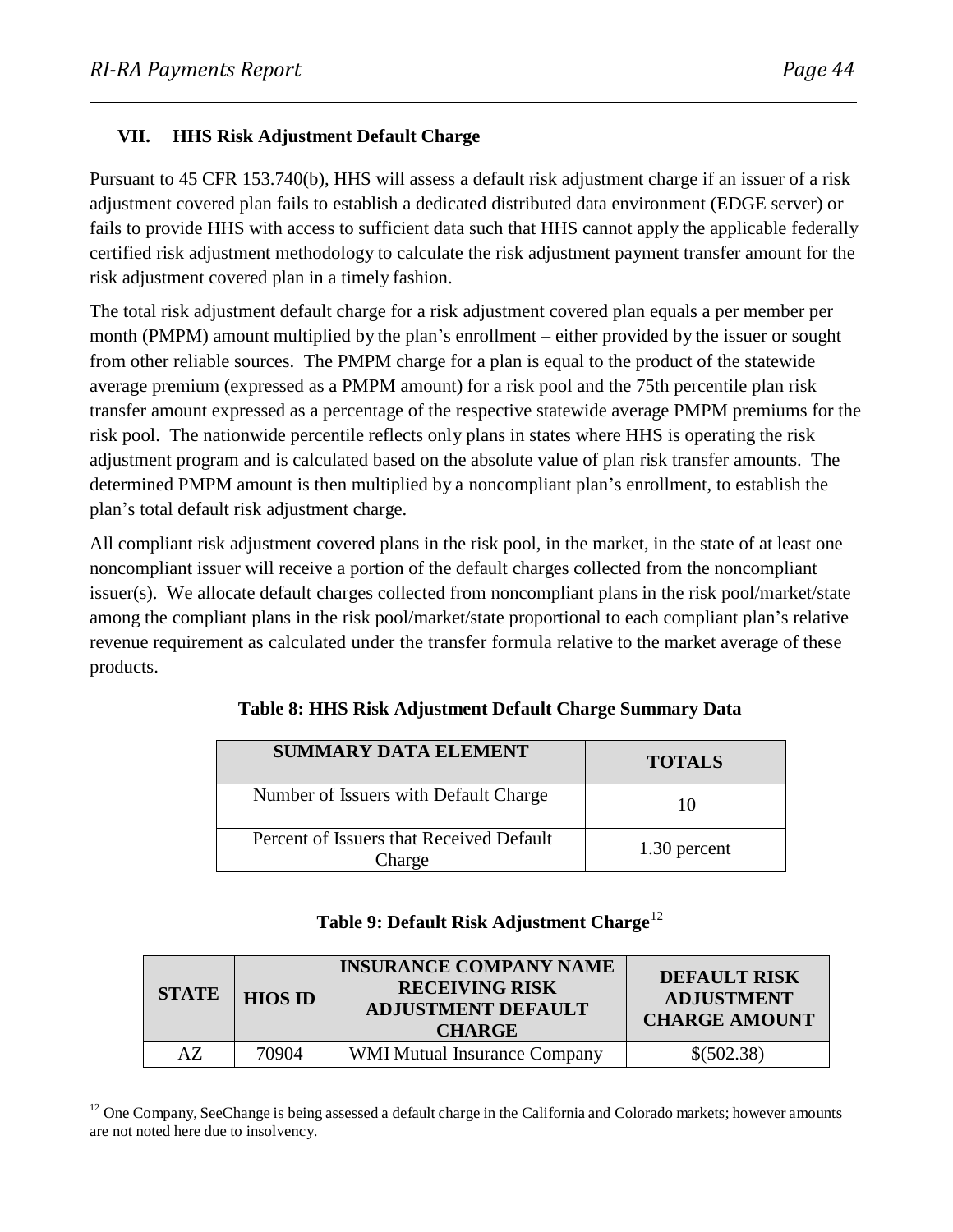| AZ.            | 97667 | Cigna HealthCare of Arizona, Inc.<br>\$(35,103.55) |                  |
|----------------|-------|----------------------------------------------------|------------------|
| CA <sup></sup> | 64210 | \$(637,766.94)<br><b>Sutter Health Plan</b>        |                  |
| <b>CA</b>      | 79325 | GEMCare Health Plan, Inc.                          | \$(176, 867.65)  |
| <b>MD</b>      | 72564 | Evergreen Health Cooperative, Inc.                 | \$(2,391,588.16) |
| MT             | 45632 | <b>WMI Mutual Insurance Company</b>                | \$(23,758.28)    |
| <b>NV</b>      | 42313 | <b>WMI Mutual Insurance Company</b>                | \$(1,343.86)     |
| <b>ITT</b>     | 80043 | <b>WMI Mutual Insurance Company</b>                | \$(65,802.25)    |

# **Table 10: Default Risk Adjustment Charge by Risk Pool**

| <b>RISK POOL</b>              | <b>NATIONAL PERCENT OF</b><br><b>PREMIUM</b> |
|-------------------------------|----------------------------------------------|
| Individual – Non Catastrophic | 31 percent                                   |
| Catastrophic                  | 32 percent                                   |
| Small                         | 19 percent                                   |
| Merged – Non Catastrophic     | 28 percent                                   |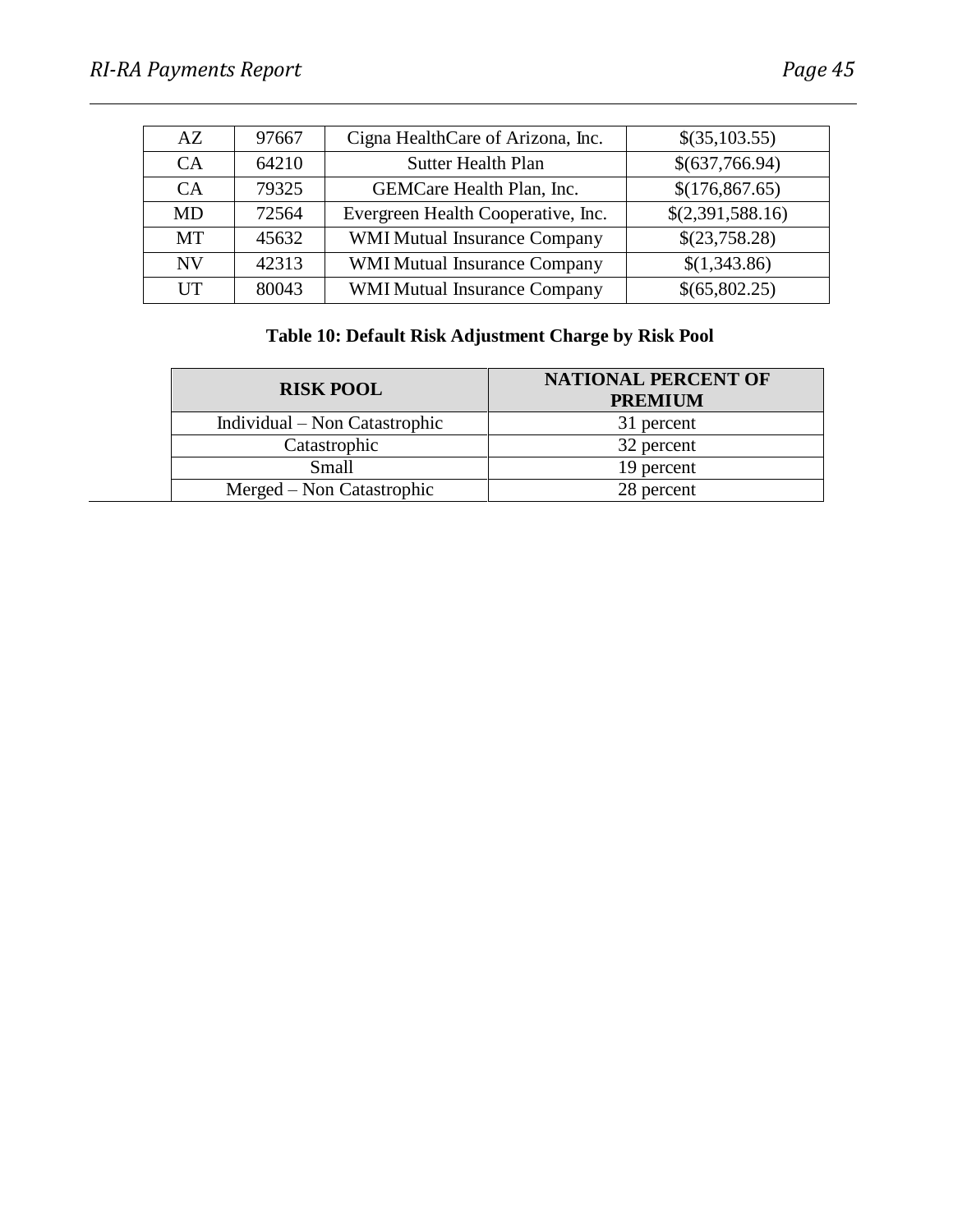| <b>STATE</b> | <b>HIOS</b><br>ID | <b>INSURANCE COMPANY NAME</b><br><b>RECEIVING PAYMENT FROM RISK</b><br><b>ADJUSTMENT CHARGE</b> | <b>DEFAULT RISK</b><br><b>ADJUSTMENT</b><br><b>ALLOCATION</b><br><b>AMOUNT</b> |  |
|--------------|-------------------|-------------------------------------------------------------------------------------------------|--------------------------------------------------------------------------------|--|
| CA           | 20523             | Aetna Health of California Inc.                                                                 | \$38,476.84                                                                    |  |
| CA           | 40733             | Aetna Life Insurance Company                                                                    | \$20,609.25                                                                    |  |
| CA           | 27603             | Blue Cross of California (Anthem BC)                                                            | \$166,136.75                                                                   |  |
| CA           | 70285             | CA Physician's Service dba Blue Shield of CA                                                    | \$166,485.35                                                                   |  |
| CA           | 47579             | <b>Chinese Community Health Plan</b>                                                            | \$3,624.19                                                                     |  |
| CA           | 40025             | Cigna Health and Life Insurance Company                                                         | \$1,166.68                                                                     |  |
| CA           | 99483             | CONTRA COSTA HEALTH PLAN                                                                        | \$146.71                                                                       |  |
| CA           | 84014             | County of Santa Clara                                                                           | \$154.22                                                                       |  |
| CA           | 56887             | County of Ventura, dba Ventura County Health<br>Care Plan                                       | \$625.12                                                                       |  |
| CA           | 99110             | Health Net Life Insurance Company                                                               | \$57,969.17                                                                    |  |
| CA           | 67138             | Health Net of California, Inc.                                                                  | \$28,864.18                                                                    |  |
| CA           | 68744             | Humana Insurance Company                                                                        | \$20.04                                                                        |  |
| CA           | 40513             | Kaiser Foundation Health Plan, Inc.                                                             | \$271,878.96                                                                   |  |
| CA           | 27330             | Kaiser Permanente Insurance Company                                                             | \$238.32                                                                       |  |
| CA           | 92815             | Local Initiative Health Authority for Los<br><b>Angeles County</b>                              | \$825.78                                                                       |  |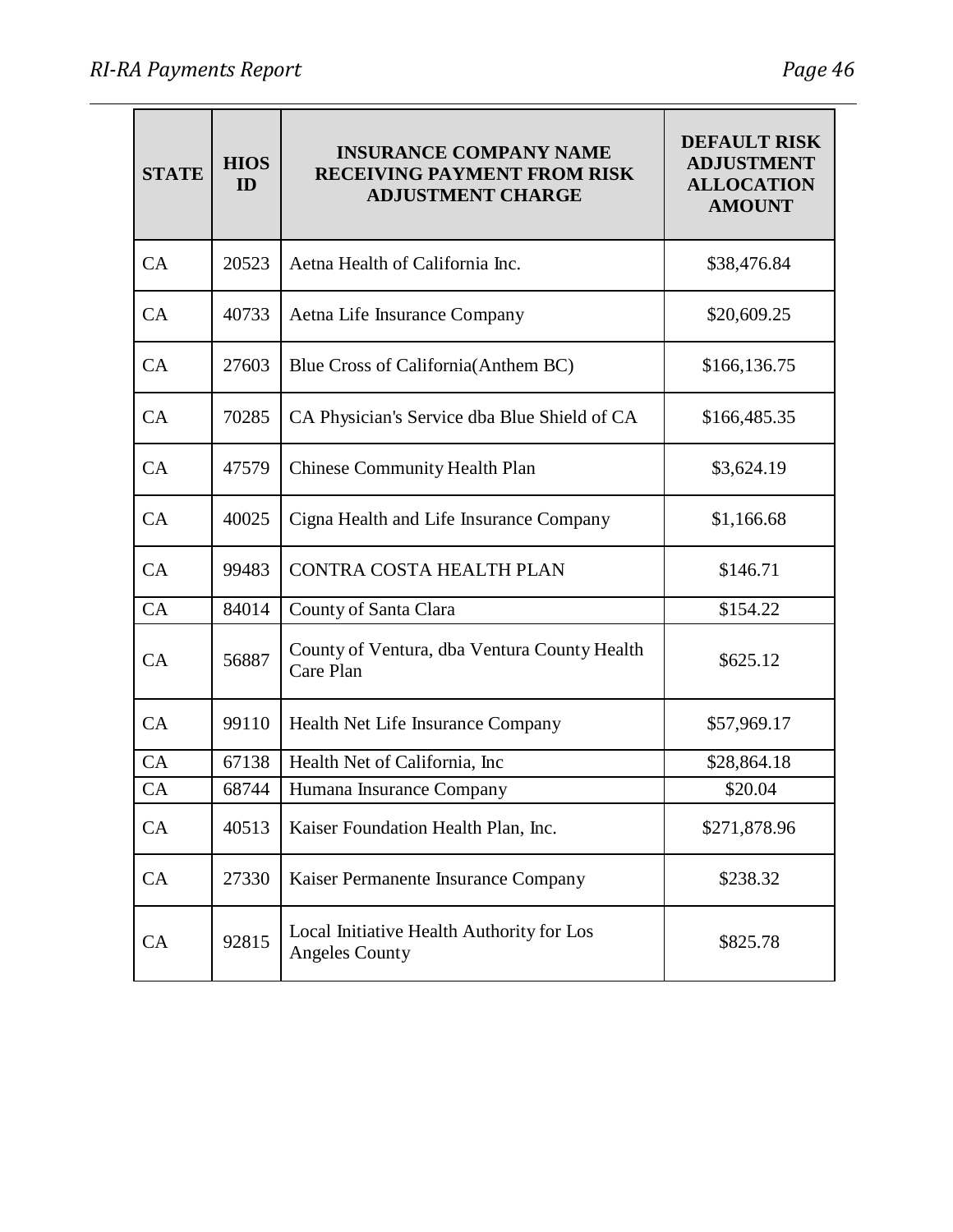| <b>STATE</b> | <b>HIOS</b><br>ID | <b>INSURANCE COMPANY NAME</b><br><b>RECEIVING PAYMENT FROM RISK</b><br><b>ADJUSTMENT CHARGE</b> | <b>DEFAULT RISK</b><br><b>ADJUSTMENT</b><br><b>ALLOCATION</b><br><b>AMOUNT</b> |  |
|--------------|-------------------|-------------------------------------------------------------------------------------------------|--------------------------------------------------------------------------------|--|
| CA           | 18126             | MOLINA HEALTHCARE OF CALIFORNIA                                                                 | \$301.72                                                                       |  |
| CA           | 92499             | Sharp Health Plan                                                                               | \$6,057.42                                                                     |  |
| CA           | 64198             | Time Insurance Company                                                                          | \$2,563.43                                                                     |  |
| CA           | 35305             | <b>Trustmark Life Insurance Company</b>                                                         | \$66.08                                                                        |  |
| CA           | 49116             | <b>UHC</b> of California                                                                        | \$15,655.96                                                                    |  |
| CA           | 95677             | UnitedHealthcare Insurance Company                                                              | \$17,427.60                                                                    |  |
| CA           | 93689             | Western Health Advantage                                                                        | \$15,340.70                                                                    |  |

 $13$  Due to insolvency, SeeChange default charge amounts in the California and Colorado markets are not reflected in the allocation amounts on this table for issuers operating in those respective markets